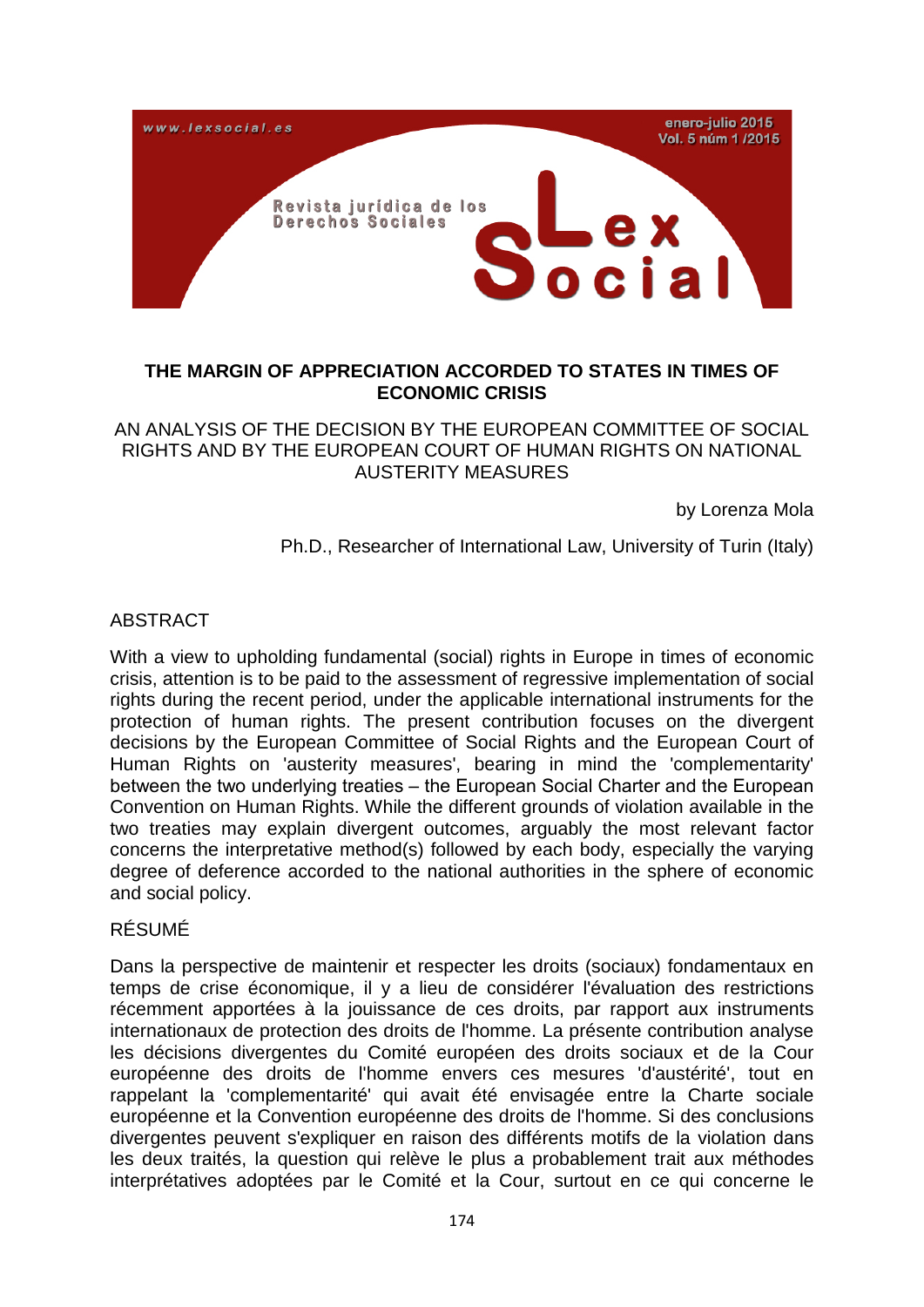différent degré de déférence accordé aux autorités nationales dans la sphère des politiques économique et sociale.

## **KEYWORDS**

Social rights - economic crisis - margin of appreciation - European Committee of Social Rights - European Court of Human Rights

### MOT-CLÉ

Droits sociaux - crise économique - marge d'appréciation - Comité européen des droits sociaux - Cour européenne des droits de l'homme

SUMMARY: 1. The challenges posed by the crisis to the European protection of social rights.  $-2$ . Similar  $-$  but not identical  $-$  claims.  $-3$ . The relevance of according narrower or wider discretion to States. - 4. Critical remarks.

### **1. The challenges posed by the crisis to the European protection of social rights**

The Turin conference will reflect on the question of respect for human rights by national 'austerity measures' that many European States have adopted in order to face the economic and financial crisis. Such issue has been dealt with by national supreme courts as well as European courts and monitoring bodies. It is closely and intricately interlocked with the other questions which will be discussed in Turin to relaunch the European Social Charter. In several European countries, restrictive measures on public spending and higher taxation for the purposes of budgetary consolidation have seriously impacted on individuals' lifestyle and means of subsistence. The enjoyment of their economic and social, as well as political and civil rights has been affected<sup>[1](#page-1-0)</sup>. In certain notable cases, such measures were adopted according to the requirements stemming from the EU fiscal discipline and the 'conditionality' of lending policies at the European and international levels. Arguably, an account of the contribution of the European Social Charter (ESC)<sup>[2](#page-1-1)</sup> to the crisis exit phase, with a view to integrating the Charter's standards into the EU legal order and policies, would help the EU reach the objective of a "highly competitive social market economy" (art. 3§3 TEU). This would also help re-gain citizens' confidence. Furthermore, a fresh consideration of the Charter's role in times of economic crisis would contribute to the effective implementation of the concept of indivisibility of rights, within a European system of rights' protection, where different texts and their

<span id="page-1-0"></span><sup>&</sup>lt;sup>1</sup> See, among other studies, HUMAN RIGHTS COUNCIL (2009); COUNCIL OF EUROPE COMMISSIONER FOR<br>HUMAN RIGHTS (2013): EUROPEAN UNION AGENCY FOR FUNDAMENTAL RIGHTS (2012).

<span id="page-1-1"></span> $2$  In the present contribution, reference will be made to the European Social Charter without distinguishing between the Charter of 1961 and the Revised Charter of 1996 which, among other innovations, covers additional social rights. In particular, the rights coming into relevance in the analysis below are present in both texts, notably with the difference reported in ft. no. 24 below, as regards art. 12 on the right to social security. All EU member States have ratified the Revised Charter, except for Croatia, Czech Republic, Denmark, Germany, Greece, Luxembourg, Poland, Spain and the United Kingdom, which are bound by the ESC 1961.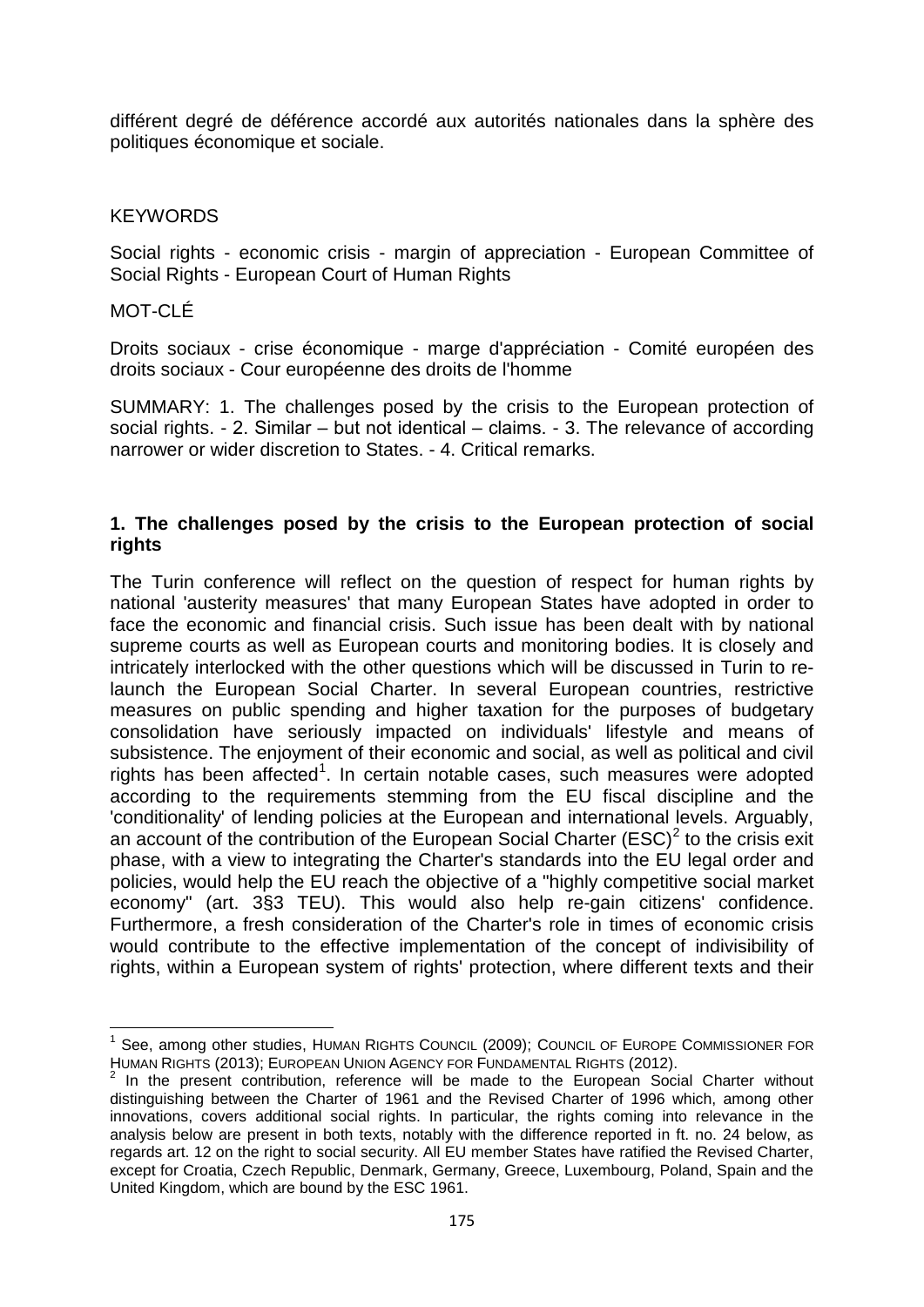control bodies share the same underlying values of human dignity, rule of law, and democracy.

However, with a view to overcoming the crisis by upholding fundamental (social) rights in Europe, policy makers and legal operators at the national and European levels are confronted with a somewhat puzzling assessment of regressive implementation of social rights during the recent crisis, under the main European instruments for the protection of human rights. Although similar measures were challenged before the relevant bodies of the Council of Europe, the EU and the ILO in particular (see 2.1 below), the decisions issued were not wholly coherent if not even sharply contrasting, at least at a first sight. The most striking example of divergent outcomes arises in the Greek financial 'rescue' context. The Greek Confederation of Public Sector Trade Unions (ADEDY) and other organizations and individuals alleged the violation of human rights *i)* by Greek austerity measures, before the European Committee of Social rights (ECSR) and the European Court of Human Rights (ECtHR), and *ii)* by EU acts before the Court of Justice of the European Union (CJEU). While the Luxembourg court declared the applications inadmissible for lack of *locus standi* of the applicants, the ECSR found that the challenged measures did constitute a violation of several rights recognized by the European Social Charter, while the European Court of Human Rights declared the claims manifestly ill-founded and the applications inadmissible, as it considered that Greece had not exceeded the discretion accorded to national authorities facing an economic crisis.

But do contrasting decisions really imply inconsistent interpretation of rights through the relevant treaties? Would such decisions necessarily prevent common and shared standards of protection of social rights from being shaped and effectively implemented in Europe? Should the European Social Charter's rights and their interpretation by the ECSR be evaluated up to the level of the authority of minimum standards for national and European institutions? Should/could the different procedures and bodies available to individuals and groups of individuals at the European level be given a more defined, complementary role? These are some broad questions which require investigation and may prompt moves, under the several issues tackled at the Turin conference.

Bearing such questions in mind, the present contribution will focus on the decisions by the European Committee of Social Rights and the European Court of Human Rights on measures undertaken within the context of the recent crisis. The analysis will be aimed at pointing out the relevant standards of protection emerging from the two bodies, with reference to social rights, in times of economic hardship, i.e. the requirements that governments have to abide by when choosing how to react to an economic and financial crisis.

Indeed, at its very origin, the European Social Charter was envisaged in a close relationship of 'complementarity' with the European Convention on Human Rights. The latter treaty being confined to civil and political rights, $3$  only the right to freedom of association was expressly provided under art. 5 ESC and art. 11 ECHR, with few other rights being partially covered by provisions in both treaties. Broader substantial

<span id="page-2-0"></span><sup>&</sup>lt;sup>3</sup> For a framework of the normative relationships between the ESC and the ECHR, see, in particular, AKANDJI-KOMBÉ J.-F. (2010); FLAUSS J.-F. (2002); SUDRE F. (1998).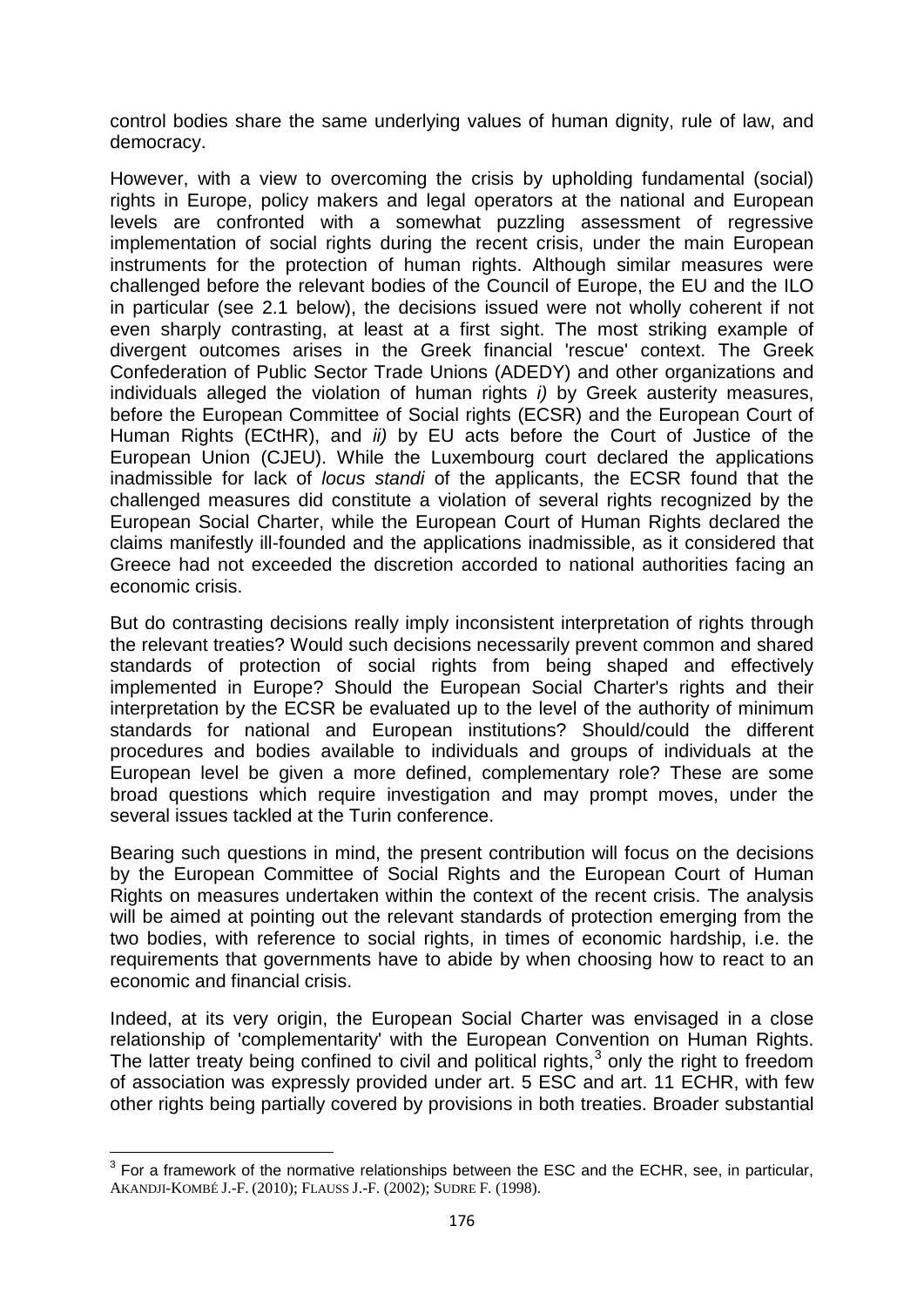overlaps between the two have arisen from the case law.<sup>[4](#page-3-0)</sup> The European Court of Human Rights opened the Convention to the social dimension within the procedural guarantees set therein, in particular the right to a fair trial, and by means of the principle of non-discrimination. It also extended the Convention's substantive rights to the protection of social rights. Thus, for those States which are party to both treaties,  $5$ measures and practices affecting individuals' social rights have to comply with the standards of protection stemming from each instrument, as interpreted by its control body. Although interpretative synergies have been outlined between the two systems, they maintain separate institutions and proceedings.<sup>[6](#page-3-2)</sup> This explains why parallel and concurrent reviews of austerity measures were made by the ECSR and the ECtHR.

In order to make a comparative analysis of such case law, an account must be given of the elements of the comparison, i.e. the facts (the measures under question) and the grounds of the claims **(2.)**. While different grounds available in the ESC and the ECHR might explain divergence of outcomes, arguably the most relevant issue concerns the interpretative method(s) followed by each body, in particular the varying degree of deference accorded to the national governments in the sphere of economic and social policy **(3.)**. The relevance of such insights for the conventional and jurisprudential architecture of the protection of human rights at the European level will be finally discussed **(4.)**.

#### **2. Similar - but not identical - claims**

#### *2.1. General economic and social measures put under question*

As far as the European Social Charter was concerned, seven collective complaints were issued against one single State, Greece, claiming that it had violated the Charter by adopting certain measures on remuneration and working conditions (complaints nos. 65/2011 and 66/2011) and on reductions in pensions in both public and private sectors (complaints nos.  $76/2012$  $76/2012$  to 80/2012).<sup>7</sup> In particular, the first set of complaints targeted the possibility of dismissing a person without notice or severance pay during the 12-month probation period in an open-ended contract and the possibility for a collective agreement at enterprise level to derogate from provisions on remuneration and working conditions set out in a collective agreement concluded at branch level. Another instance concerned the possibility of concluding "special apprenticeship contracts" with the very young without including the main

<span id="page-3-1"></span><span id="page-3-0"></span><sup>&</sup>lt;sup>4</sup> See the thorough overview by MALINVERNI G. (2014).<br><sup>5</sup> While the ratification of the ECHR is a condition for membership to the Council of Europe, ratification of the ESC is not. All EU member States are bound by both the ECHR and the ESC 1961 or the ESC 1996 (see *supra*, ft. no. 2). However, while all of them are subjected to the ESC' reporting procedure, only half have accepted the collective complaint procedure provided in the additional, optional Protocol of 1995 (as of September 2014, it is in force towards Belgium, Bulgaria, Croatia, Cyprus, Czech Republic, Finland, France, Greece, Ireland, Italy, The Netherlands, Portugal, Slovenia and Sweden; apart from these EU States, only Norway is bound by it). Among the other Members of the Council of Europe, Liechtenstein, Monaco, San Marino and Switzerland are bound to neither the ESC 1961 nor the ESC 1996.

<span id="page-3-2"></span> $6$  Strengths and weaknesses of such cross-references are outlined by AKANDJI-KOMBÉ J.-F. (2010): 151 ff., who also discusses the possible implementation of institutional and procedural links between the two systems, *ibid*., 158 ff.

<span id="page-3-3"></span> $<sup>7</sup>$  For an analysis of the ECSR's decisions issued on these complaints, see ALFONSO MELLADO, C.L., JIMENA</sup> QUESADA, L., SALCEDO BELTRÁN, C. (2014); GUIGLIA G. (2013); JIMENA QUESADA L. (2014).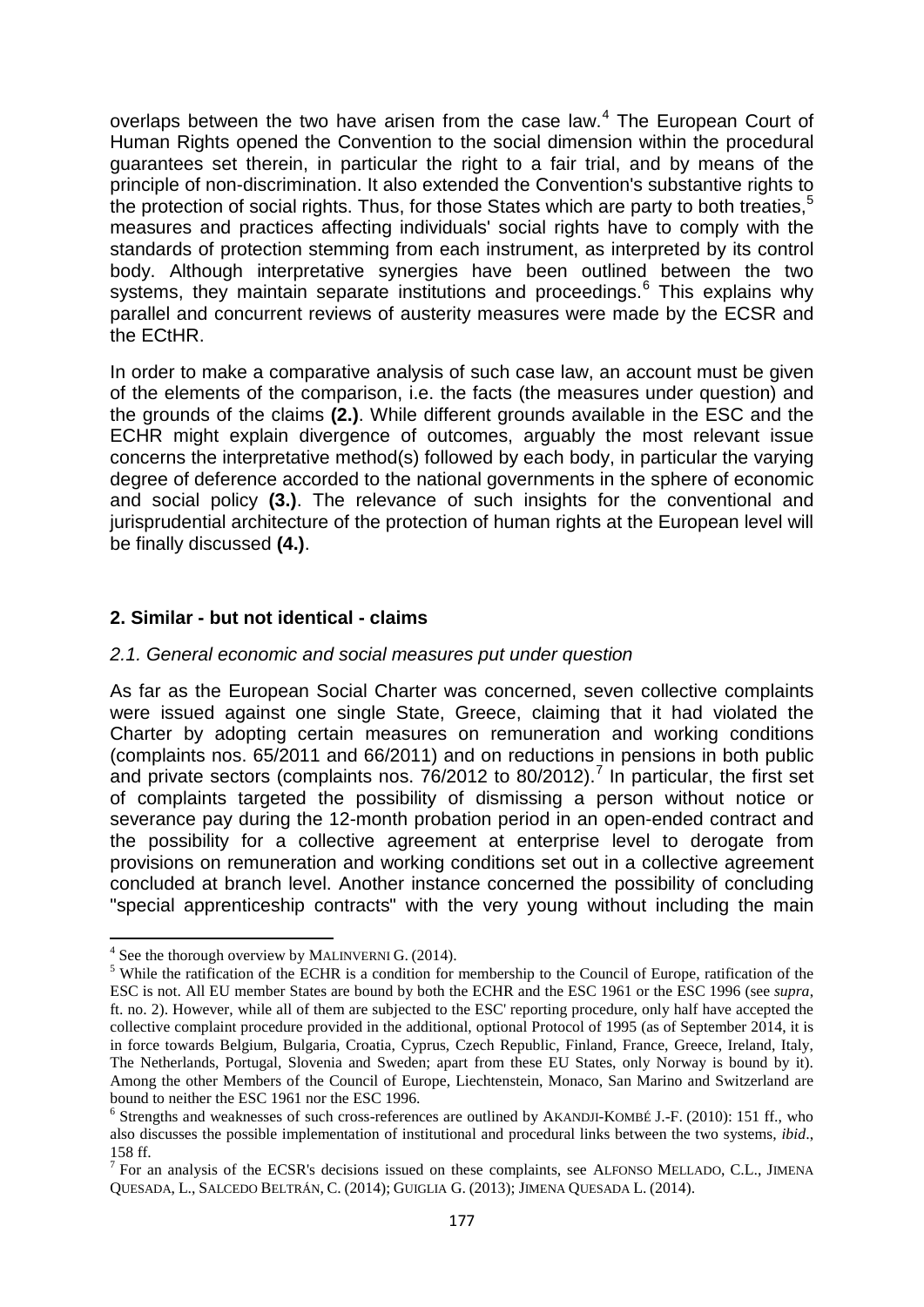safeguards which were provided for by labour and social security law, and the possibility of paying new entrants aged under 25 below the minimum wage or daily wage. In the second set of parallel complaints, changes to pension schemes were challenged, which led to the reduction of the additions to pensions known as Christmas, Easter and vacation bonuses, the reductions in primary pensions and in auxiliary pensions, the introduction of pensioners' social solidarity contribution and the suspension or reduction of pensions for pensioners with an occupation.

The European Court of Human Rights faced some of the above-mentioned Greek measures aimed at the pay of persons working or having worked in the public sector (*Koufaki and ADEDY v. Greece*).[8](#page-4-0) Portuguese measures under the 2012 State Budget Act relating to pensions were contested too (*da Conceição Mateus and* Santos Januário v. Portugal).<sup>[9](#page-4-1)</sup> These were similar to those adopted by Greece, but the reductions of pensions and the curtailment of the holiday and Christmas subsidies or equivalent benefits were applied only to the public sector and on a temporary basis. Several other measures were complained of, having been adopted by some State Parties to tackle the budgetary deficits in the context of the international economic crisis and, where relevant, to meet international lending commitments. In particular, some measures were aimed either at reducing public expenditure consisting of salaries in the public sector (by temporarily cutting them by a certain percentage but assuring the guaranteed minimum salary, in *Mihăieş and*  Senteş *v. Romania*)<sup>[10](#page-4-2)</sup> and of benefits in the social security sector (e.g., by deleting, through a transitional period, the parental benefit to be allocated to a parent continuing working, in *Šulcs and others v. Latvia*, [11](#page-4-3) by outlawing the concurrent receipt of a pension and of a State-paid salary, in *Panfile v. Romania*, [12](#page-4-4) by removing several special pension regimes including those of the auxiliary personnel in the judiciary, in *Frimu and others v. Romania*, [13](#page-4-5) by removing the applicants' service pensions and replacing them with an allowance, in *Markovics and others v. Hungary*, [14](#page-4-6) by recalculating the applicant's pension as a result of State budget legislative amendments notwithstanding a court order on the amount payable under the previous mechanism of calculation, in *Velikoda v. Ukraine*). [15](#page-4-7) Other measures were directed at increasing State revenues through taxation (e.g., by establishing retroactive tax liability and applying a 98% tax on remunerations paid in the public sector which were deemed "against the public morals", in *R. Sz. v. Hungary*). [16](#page-4-8) Mention should also be made to the lack of compensation to stakeholders following the process of nationalization of Northern Rock by the UK government, which was dealt with in the *Grainger and others* case.[17](#page-4-9)

It is worth noting that other monitoring bodies at the international level were addressed as regards both the content of such austerity measures and the way such

<span id="page-4-0"></span><sup>&</sup>lt;sup>8</sup> Applications nos. 57665/12 and 57657/12, Court (first section) decision of 7 May 2013 (http://hudoc.echr.coe.int).

<span id="page-4-1"></span> $\binom{6}{4}$  App. nos. 62235/12 and 57725/12, Court (second section) dec. of 8 October 2013.<br><sup>10</sup> App. nos. 44232/11 and 44605/11, Court (third section) dec. of 6 December 2011.

<span id="page-4-2"></span>

<span id="page-4-4"></span>

<span id="page-4-5"></span>

<span id="page-4-7"></span><span id="page-4-6"></span>

<span id="page-4-3"></span><sup>&</sup>lt;sup>11</sup> App. no. 42923/10..., Court (third section) dec. of 6 December 2011.<br><sup>12</sup> App. no. 13902/11, Court (third section) dec. of 20 March 2012.<br><sup>13</sup> App. no. 45312/11..., Court (third section) dec. of 7 February 2012.<br><sup>14</sup>

<span id="page-4-9"></span><span id="page-4-8"></span>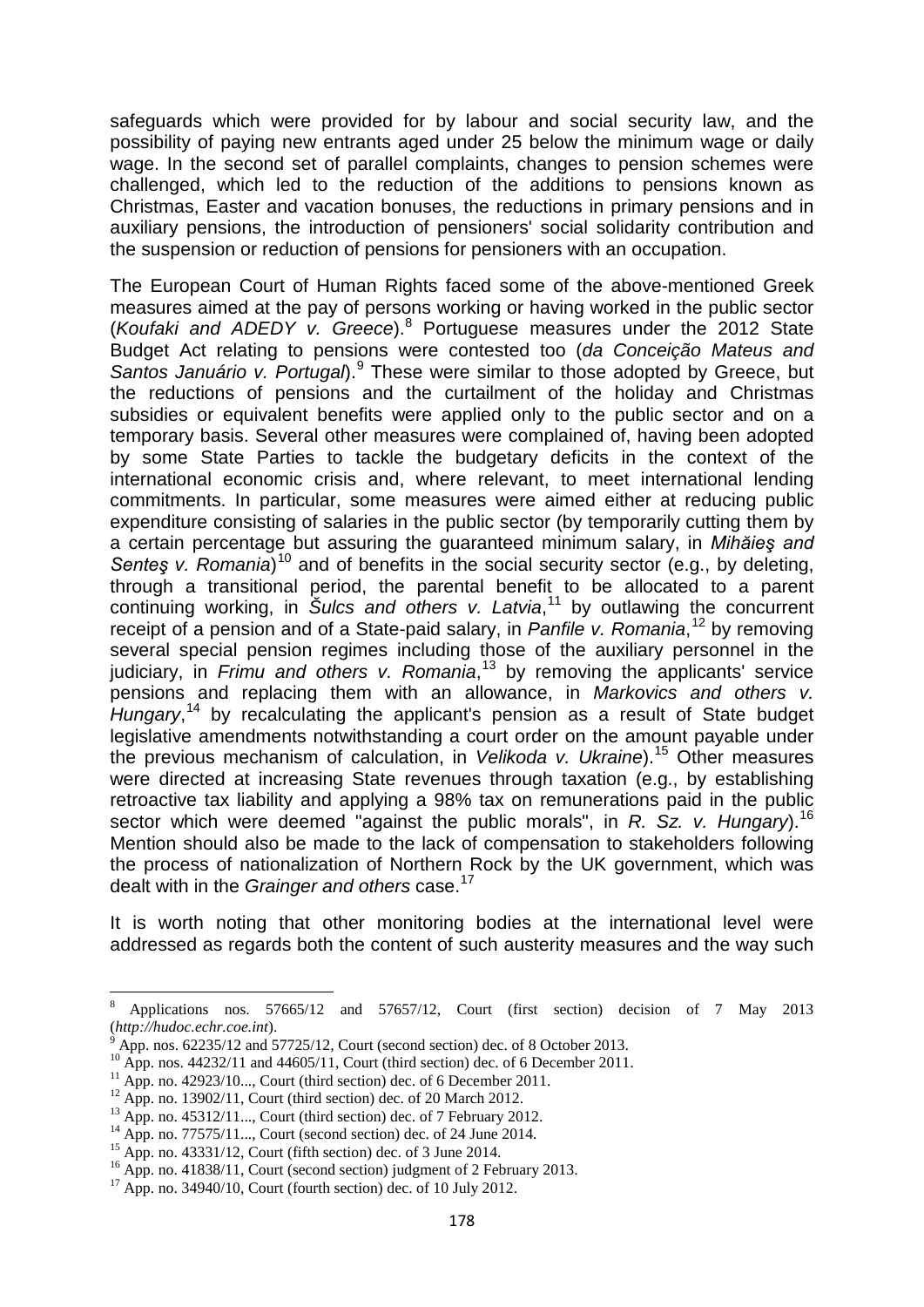measures had been adopted by single European governments, in light of these States' international obligations on the protection of human rights.

As already mentioned, at the EU level, the Court of Justice was involved too, with respect to Greek and Portuguese austerity programmes. On the one hand, under the annulment procedure (art. 263 TFEU), ADEDY and single individuals challenged two decisions the Council had addressed to Greece. They were aimed at remedying the country's situation of excessive deficit, by imposing, inter alia, pay and pension reductions as well as reductions to family allowances. The General Court dismissed the applications for lack of direct concern to the applicants.<sup>[18](#page-5-0)</sup> On the other hand, the Tribunal do trabalho do Porto asked the EU Court of Justice for a preliminary ruling on the interpretation of the Charter of Fundamental Right of the European Union (CFREU), having serious doubts on the compatibility of the salary reductions imposed on the public sector by the Portuguese 2011 State Budget Act with the obligations on human rights stemming from EU law towards its Member States. The Court denied it had competence on the case, as the act at stake did not implement EU law and thus did not fall within the scope of application of the Charter according to its art. 51, para,  $1<sup>19</sup>$  $1<sup>19</sup>$  $1<sup>19</sup>$ 

Within the International Labour Organization (ILO), different bodies expressed concerns about the compatibility of the Greek legislation implementing the terms of the loans agreed with the 'Troika' as well as certain EU decisions, with several ILO Conventions. The Committee of Experts on the Application of Conventions and Recommendations extensively analyzed Greek austerity measures, as appears in its **LOCCOMMEDITED TO A LACTE AND A LACTE AND REPORT AND REPORT ION IN A LACTE AND REPORT ION CONTROL TO A LACTE CO** adopted within adjustment programmes have addressed Spain and Portugal. In particular, comments were made on the Portuguese government's decisions dealing with minimum wages according to economic policy conditions established in the Memorandum of Understanding concluded with the 'Troika'.<sup>[21](#page-5-3)</sup> Furthermore within the ILO, the Committee on Freedom of Association has received communications from trade unions on Greek and Spanish measures implemented in the context of international loan mechanisms and consolidation programmes, introducing labour

<span id="page-5-0"></span><sup>&</sup>lt;sup>18</sup> ECJ, *ADEDY and Others v Council*, Case T-541/10, General Court order of 2 November 2012, (http://curia.europa.eu), see also the application in [2011] *OJ* C30/49); *ADEDY and Others v Council*, Case T-215/11, General Court order of 27 November 2012, application in [2011] *OJ* C186/29.

<span id="page-5-1"></span><sup>&</sup>lt;sup>19</sup> ECJ, *Sindicato dos Bancários do Norte and Others v BPN - BancoPortuguês de Negócios SA*, Case C-128/12, Court order of 7 March 2013 (*http://curia.europa.eu*).

<span id="page-5-2"></span><sup>&</sup>lt;sup>20</sup> Expert Committee's Reports (esp Part II on 'Observations concerning particular countries'), submitted to the 100th, 101st, 102nd and 103rd Sessions of the International Labour Conference and discussed therein by the Conference Committee on the Application of Standards, which has published its discussions and conclusions up to the 102nd Session (as of October 2014). Comments are based on: *i)* reports received by the Greek government; *ii)* observations made under article 23 of the ILO Constitution by Greek trade unions including the Greek General Confederation of Labour (GSEE) in communications submitted since 2010 and replies by the government; and *iii*) high-level missions undertaken to the country in 2011 and 2012.

<span id="page-5-3"></span>ILO Committee of Experts on the Application of Conventions and Recommendations, Report III (Part 1A) (2013) ILO Doc ILC/201/III1(A) 695.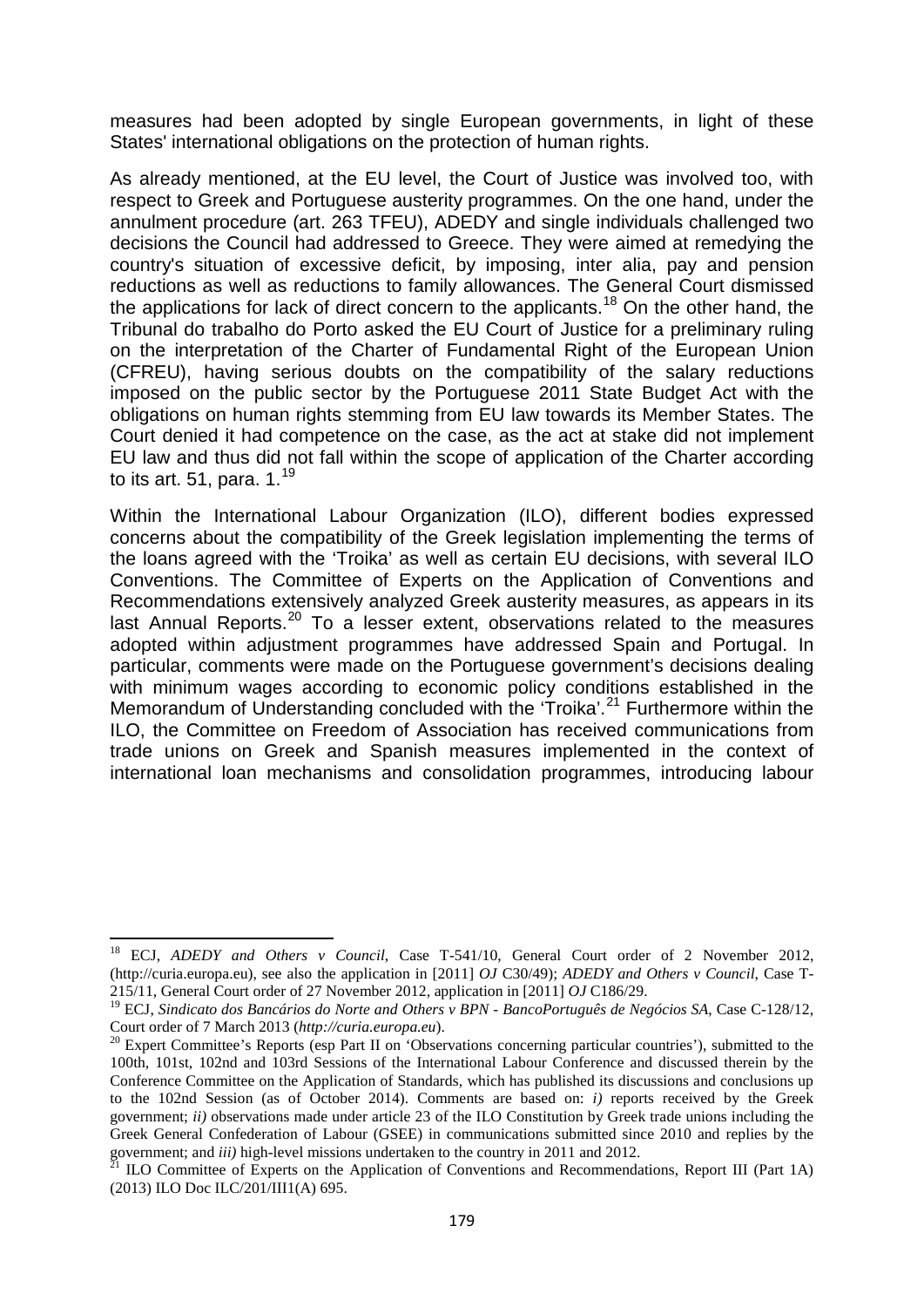reforms in a way allegedly incompatible with ILO Conventions Nos 87 and 98 on freedom of association and collective bargaining. $22$ 

## *2.2 Different rights in different treaties*

**.** 

The compatibility of Greek measures concerning remuneration and working conditions with the European Social Charter was assessed with respect to several provisions of the 1961 Charter and the 1988 Additional Protocol, namely the obligations dealing with the right to a fair remuneration (art. 4 ESC), the right of children and young persons to protection (art. 7 ESC), the right to vocational training (art. 10 ESC) and the right to take part in the determination and improvement of the working conditions and working environment (art. 3 Protocol 1988), as well as with the right to social security in regard to the "special apprenticeship contracts" (art. 12 ESC). The complaints against Greek pension cuts were grounded on art. 12 ESC. With regard to the level of pension benefits, the European Committee of Social Rights also referred to the right of the elderly to social protection (art. 4 Protocol 1988).

Under the European Convention on Human Rights, the applications against the Greek pay and pension cuts in the public sector referred to art. 1 of Protocol No. 1 on protection of property. Indeed, the latter was deemed relevant by the Court with reference to the vast majority of applications relating to austerity measures. Furthermore, in some cases, the Court admitted claims of violation of the obligation of non-discrimination under Art. 14 ECHR (and Art. 1 of Protocol No. 12), without constituting a separate standpoint for examination of the facts from other substantive grounds (*R.Sz., Frimu*), while in other cases such claims were declared inadmissible (*Šulcs*, *Panfile*, *Koufaki and ADEDY*). Although art. 8 ECHR on the right to respect for private and family life was also invoked in a number of applications, the Court tended to exclude any appearance of violation of such provision in the light of the material at its disposal (*Šulcs*, *Koufaki and ADEDY*). [23](#page-6-1)

Focusing on the challenge of regressive social security measures, it must be noted that the main causes of action under the Charter and the Convention, i.e. art. 12 ESC and art. 1, Prot. No. 1 ECHR, present both different (but partly overlapping) contents and similar limitations.

<span id="page-6-0"></span><sup>&</sup>lt;sup>22</sup> This special procedure, which supplements the general procedures for the supervision of the application of ILO standards, was established in 1950-51; governments or organizations of workers and of employers can submit complaints concerning violations of trade union rights by States even when the Conventions on freedom of association and collective bargaining have not been ratified. For more information, ILO (2005). The cases at issue are: Case no. 2820 *Greek General Confederation of Labour (GSEE), Civil Servants' Confederation (ADEDY), General Federation of Employees of the National Electric Power Corporation (GENOP–DEI–KIE) and Greek Federation of Private Employees (OIYE) supported by the International Confederation of Trade Unions (ITUC)*, Report no. 365, para. 784; Case no. 2918, *Citizens' Service Federation of the Trade Union Confederation of Workers' Commissions (FSC-CCOO)*, Report no. 368, para. 323; Case no. 2947, *General Union of Workers (UGT), Trade Union Confederation of Workers' Commissions (CC.OO.), Public Employees* 

<span id="page-6-1"></span><sup>&</sup>lt;sup>23</sup> Within the EU, the applicants in the *ADEDY and Others* cases claimed that the Council decisions affected their acquired property rights in breach of art. 1, Prot. No. 1 ECHR (implicitly contemplated within the EU legal order, by virtue of art. 6§3 TEU stating that fundamental rights, as guaranteed by the ECHR, constitute general principles of the Union's law). The Portuguese tribunal asking the CJEU a preliminary ruling in the case of *Sindicato dos Bancários do Norte and Others* invoked art. 31§1 CFREU on the right of every worker to working conditions which respect his or her health, safety and dignity.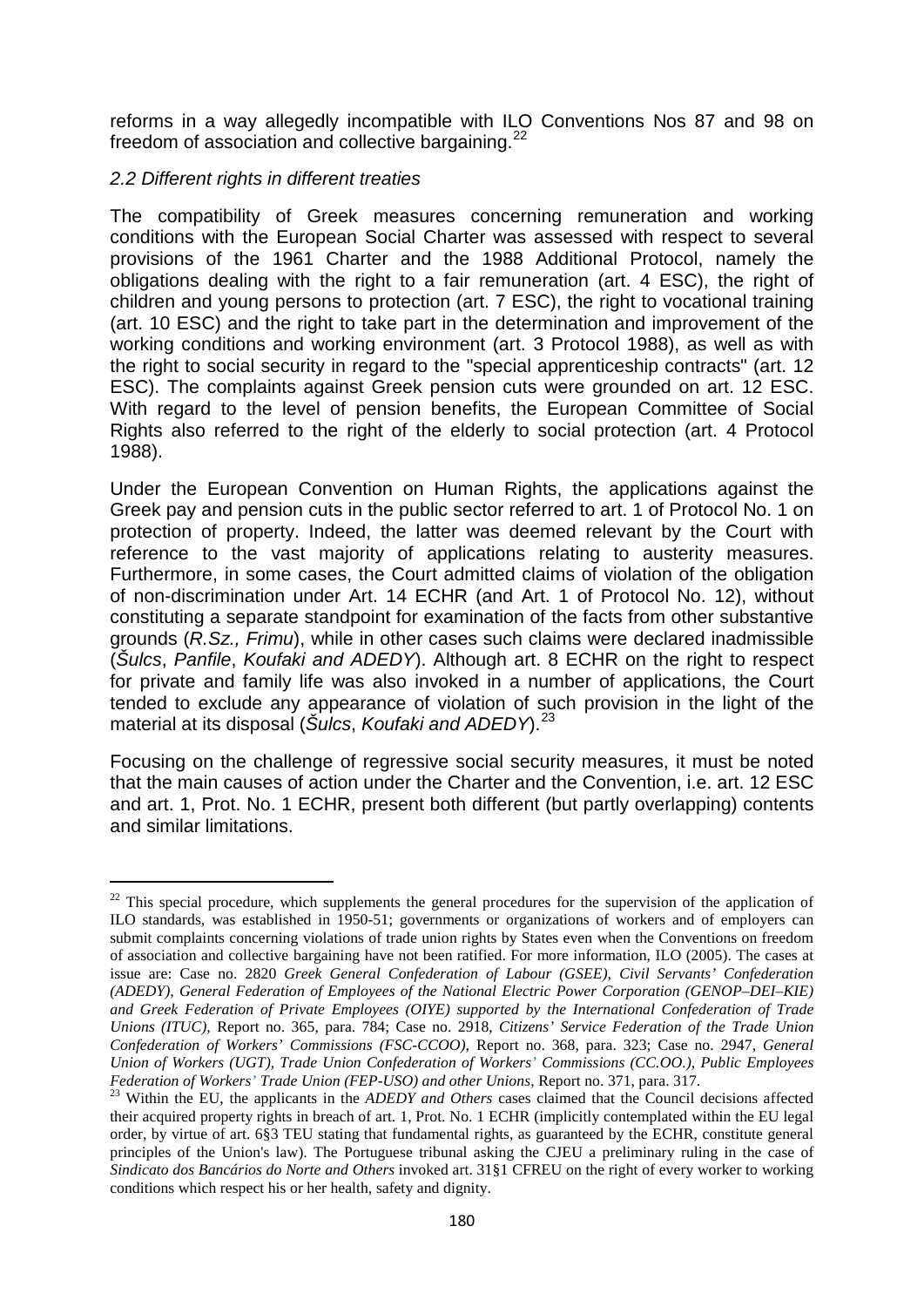The European Social Charter does require State Parties to establish or maintain a system of social security (art. 12§1 ESC). It also establishes a minimum threshold requirement by referring to international or European treaties (art.  $12\S2$  ESC)<sup>[24](#page-7-0)</sup> and states the principle of progressiveness (art. 12§3 ESC).<sup>[25](#page-7-1)</sup> According to the Committee, the last provision requires State parties to "maintain the social security system on a satisfactory level that takes into account the legitimate expectations of beneficiaries of the system and the right of all persons to effective enjoyment of the right to social security".<sup>[26](#page-7-2)</sup> Nonetheless, as will be seen in detail below, the ECSR considers that reductions in the benefits available in a national security system will not automatically constitute a violation of art. 12§3 ESC.<sup>[27](#page-7-3)</sup> When adopting measures which restrict the rights guaranteed in the Charter, including art. 12, the conditions set out in art. 31 of the 1961 Charter (or art. E of the 1996 Charter) apply, i.e. the State parties must establish that these restrictions or limitations are necessary in a democratic society for the protection of the rights and freedoms of others or for the protection of public interest, national security, public health, or morals.

As far as art. 1, Protocol No. 1 to the European Convention on Human Rights is concerned, the European Court of Human Rights acknowledged that social policy measures may legitimately limit the enjoyment of this right. On the other hand, the Court extended the scope of the right to entitlements relating to social security and social protection: according to its well-established case law, the notion of "possessions" covers salaries, pensions and social benefits in general. Moreover, in the leading *Stec and Others v. the United Kingdom* decision, the Court clarified that all social security benefits, both contributory and non-contributory ones, fall under this provision.<sup>[28](#page-7-4)</sup> However, it is repeatedly maintained that the Convention does not guarantee a right to work nor a right to a salary or a pension of a particular amount. As recalled, for example, in the *da Conceição Mateus and Santos Januário* decision,

"Article 1 of Protocol No. 1 places no restriction on the Contracting State's freedom to decide whether or not to have in place any form of social-security scheme, or to choose the type or amount of benefits to provide under any such scheme. If, however, a Contracting State has in force legislation providing for the payment as of right of a pension – whether conditional or not on the prior payment of contributions – that legislation must be regarded as generating a proprietary interest falling within the ambit of Article 1 of Protocol No. 1 for persons satisfying its requirements [references]. The reduction or the discontinuance of a pension may therefore constitute an interference with possessions that needs to be justified [references]".<sup>[29](#page-7-5)</sup>

At the same time, the Court reiterates that if a State decides to create a benefit or pension scheme, it must do so in a manner which is compatible with art. 14 ECHR. It also states that the principles which apply generally in cases concerning art. 1, Protocol No. 1, ECHR are equally relevant when it comes to salaries or welfare

<span id="page-7-0"></span><sup>&</sup>lt;sup>24</sup> The International Labour Convention No. 102 Concerning Minimum Standards of Social Security (in the 1961 Charter) and the European Code of Social Security (in the 1996 Charter).

<span id="page-7-1"></span><sup>&</sup>lt;sup>25</sup> It is encompassed in the commitment of State parties to "endeavour to raise progressively the system of social security to a higher level".<br><sup>26</sup> E.g., complaint no. 79/2012, decision on the merits of 7 December 2012, para. 65.

<span id="page-7-2"></span>

<span id="page-7-3"></span><sup>&</sup>lt;sup>27</sup> Conclusions XVI-1, Statement of interpretation on Article 12.<br><sup>28</sup> App. nos. 65731/01 and 65900/01, Court (Grand Chamber) dec. of 6 July 2005, paras. 50-53.

<span id="page-7-5"></span><span id="page-7-4"></span><sup>29</sup> *da Conceição Mateus*, cit., para. 18.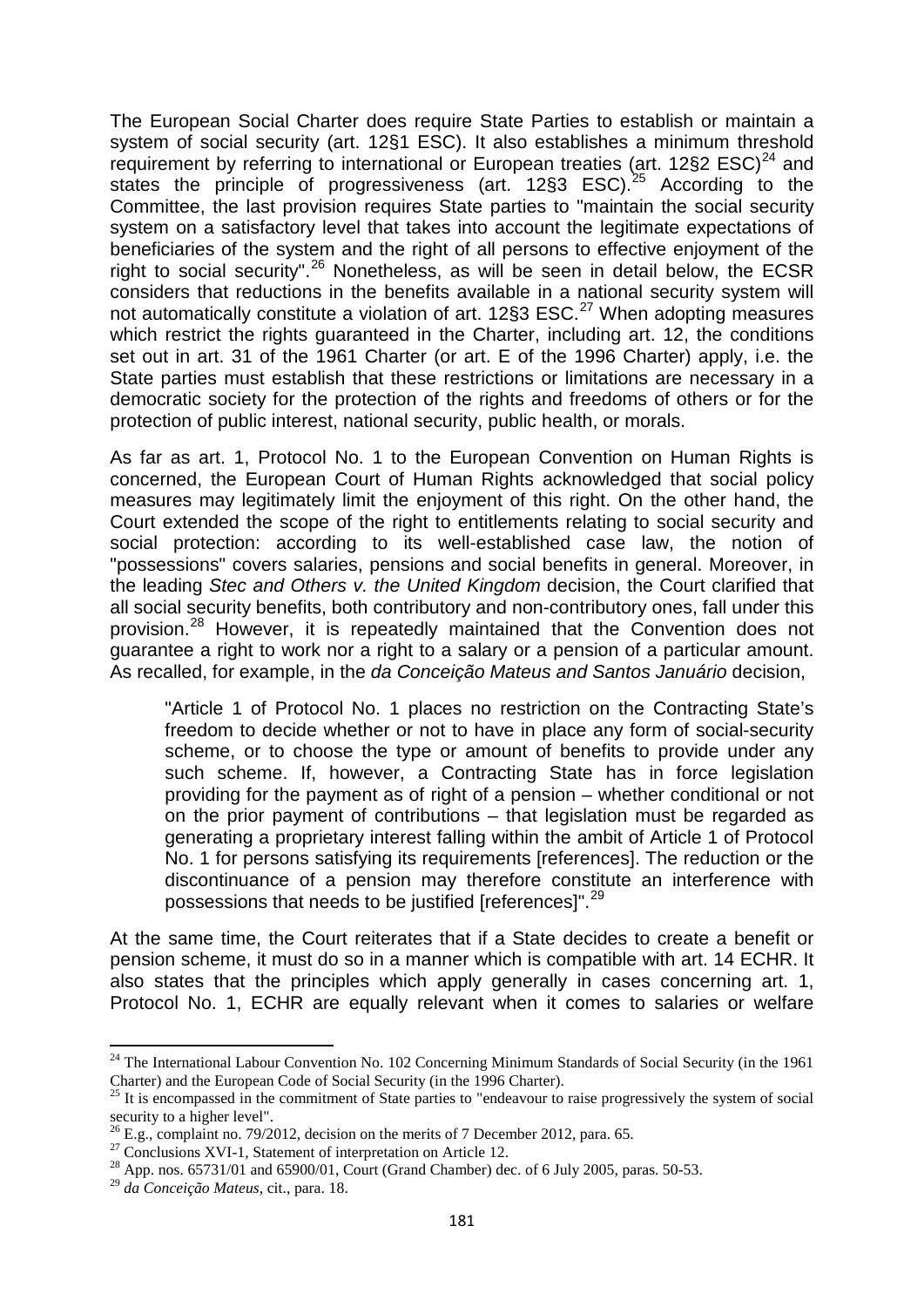benefits.<sup>[30](#page-8-0)</sup> As is reflected in the structure of that article, any interference with the right to peaceful enjoyment of property must strike a "fair balance" between the demands of the general interest of the community and the requirements of the protection of the individual's rights. In particular, there must be a reasonable relationship of proportionality between the means employed and the aim sought by the measures enacted by the State. This is assessed against three requirements: any interference with an individual's right must be set by law, pursue a legitimate interest and the means chosen must be proportionate to this interest. Notably, the same requirements apply to limitations to the rights guaranteed under arts. 8 to 11 ECHR, as any interference with those rights must be lawful, pursue a legitimate aim in the public interest and be "necessary in a democratic society".

#### **3. The relevance of according narrower or wider discretion to States**

Although the European Committee of Social Rights has shown attention for the interpretative methods of the European Court of Human Rights, it has developed its own interpretations of particular provisions of the European Social Charter and made findings on the violation of the Charter both separately and distinctly. Overall, from previous and recent, crisis-related case law, it results that States' defence based on the margin of appreciation plays a minor role in the Committee's assessment than at the Court.<sup>[31](#page-8-1)</sup> The differences in the tests which are applied by the two bodies with respect to the cases under review are well illustrated when it comes to assess the compatibility of social benefit reductions with the respective treaties.

#### *3.1 Reiterating their own previous approaches...*

Under the European Social Charter, compliance with art. 12 on the right to social security in a context of economic hardship is verified by the European Committee of Social Rights according to a well-established methodology. The overall approach was declared in the General Introduction of the Conclusions XIII-4 (1993-1997): it aimed at maintaining the "common feature" of Contracting Parties' social security systems despite their different features, i.e. the endeavour "to protect all those who may be subject to any of the dangers covered". The Committee recognizes the close relationship existing between the economy and social rights and considers that the pursuit of economic goals is not necessarily incompatible with the principle of progressiveness seen in art. 12§3 ESC. [32](#page-8-2) The consolidation of public finances against deficit and debt increase may be a means of safeguarding the social security system.<sup>[33](#page-8-3)</sup> Thus, the ECSR made it clear that alterations in social security systems are allowed to the extent that

<span id="page-8-1"></span><span id="page-8-0"></span><sup>&</sup>lt;sup>30</sup> e.g., *Koufaki and ADEDY*, cit., para. 32.<br><sup>31</sup> See CULLEN H. (2009). As is well-known, the ECtHR recognizes that States enjoy a certain margin of appreciation when implementing the rights guaranteed by the Convention. This, in light of the principle of subsidiarity of the protection of human rights at the international level with reference to the national dimension. The Court considers that because of their direct knowledge of their society and its needs, the national authorities are better placed than the international judge to appreciate the existence of a problem of public concern warranting measures of control and the choice of the means pursuing the public interest at stake. Nonetheless, the legislature's judgment is not outside the Court's control. Recently, see LEGG A. (2012).

<span id="page-8-2"></span> $t^{32}$  Conclusions XVI-1, 1998; also, complaint no. 79/2012, decision on the merits, cit., para. 67.  $t^{33}$  Conclusions XIV-1, Austria.

<span id="page-8-3"></span>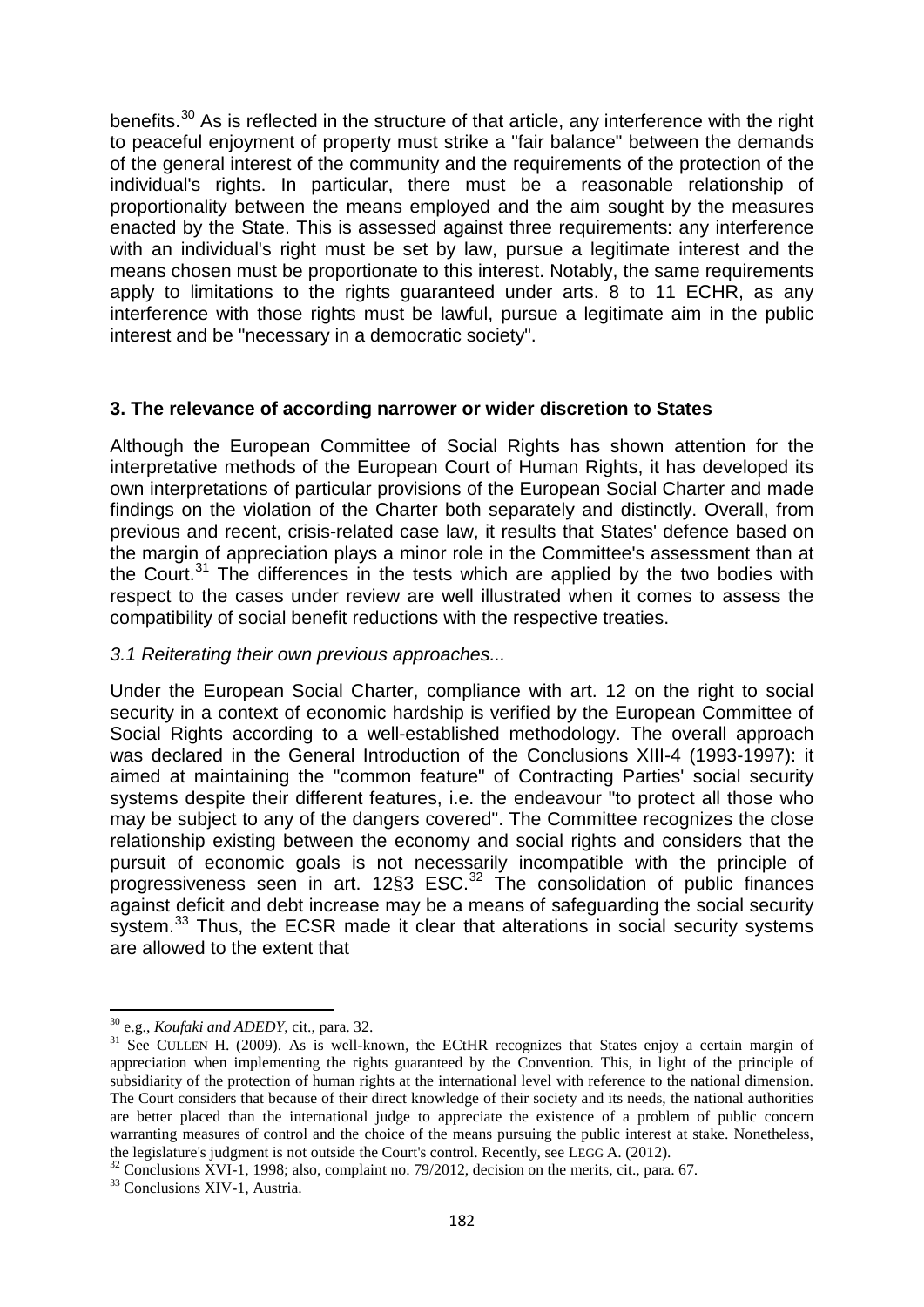"these are necessary in order to ensure the maintenance of the system in question (...) and where any restrictions do not interfere with the effective protection of all members of society against the occurrence of social and economic risks and do not tend to gradually reduce the social security system to a system of minimum assistance.<sup>"[34](#page-9-0)</sup>

However, the Committee reserves the possibility of assessing whether the methods chosen by the Contracting Parties to achieve these objectives are appropriate. In its General observation on art. 12§3 ESC, the Committee specified the test which enables it to carry out a full assessment of the conformity of national situations following restrictive changes into legislation or practices for demographic, economic and financial reasons. $35$  State Parties are required to provide information on the following elements:

"- the nature of the changes (field of application, conditions for granting allowances, amounts of allowance, lengths etc...); - the reasons given for the changes (the aims pursued) and the framework of social and economic policy in which they arise; - the extent of the changes introduced (categories and numbers of people concerned, levels of allowances before and after alteration); - the existence of measures of social assistance for those who find themselves in a situation of need as a result of the changes made (this information can be submitted under Article 13); - the results obtained by such changes (their adequacy)."<sup>[36](#page-9-2)</sup>

In particular, the Committee also identifies indicators of minimum thresholds to be respected, by determining for example that the income of the elderly should not be lower than the poverty line.<sup>[37](#page-9-3)</sup>

Turning to the approach adopted by the European Court of Human Rights in the cases under review, the Court rehearses its settled case law with respect to the rights at issue when it comes to spheres involving the application of social and economic policies.

As concerns the requirement that any limitation must be set by law, the Court stated that "the existence of a legal basis in domestic law does not suffice, in itself, to satisfy the principle" but that the legal basis must be "compatible with the rules of law and must provide guarantees against arbitrariness".<sup>[38](#page-9-4)</sup> As confirmed in the recent case law related to austerity measures, the Court is usually satisfied with the provision of the interference by an act of the legislature. However, regarding tax, the Court accepts that States are afforded "some degree of additional deference and latitude in the exercise of their fiscal functions".<sup>[39](#page-9-5)</sup>

Under the requirement of the legitimacy of the aim pursued, according to the Court's well-established case law, the notion of "public interest" is necessarily extensive and a wide margin of appreciation is usually allowed to the States under the Convention

<span id="page-9-1"></span>

<span id="page-9-2"></span>

<span id="page-9-0"></span><sup>&</sup>lt;sup>34</sup> Conclusions XVI-1, 1998.<br><sup>35</sup> Conclusions XVI-1, 1998.<br><sup>36</sup> Conclusions XVI-1, 1998.<br><sup>37</sup> Conclusions 2009, e.g. Ireland. <sup>38</sup> *R.Sz.*, cit., para. 36.

<span id="page-9-4"></span><span id="page-9-3"></span>

<span id="page-9-5"></span><sup>&</sup>lt;sup>39</sup> *Ibid.*, para. 39. The ECtHR's case law on fiscal meaures is reviewed by ERGEC R. (2011).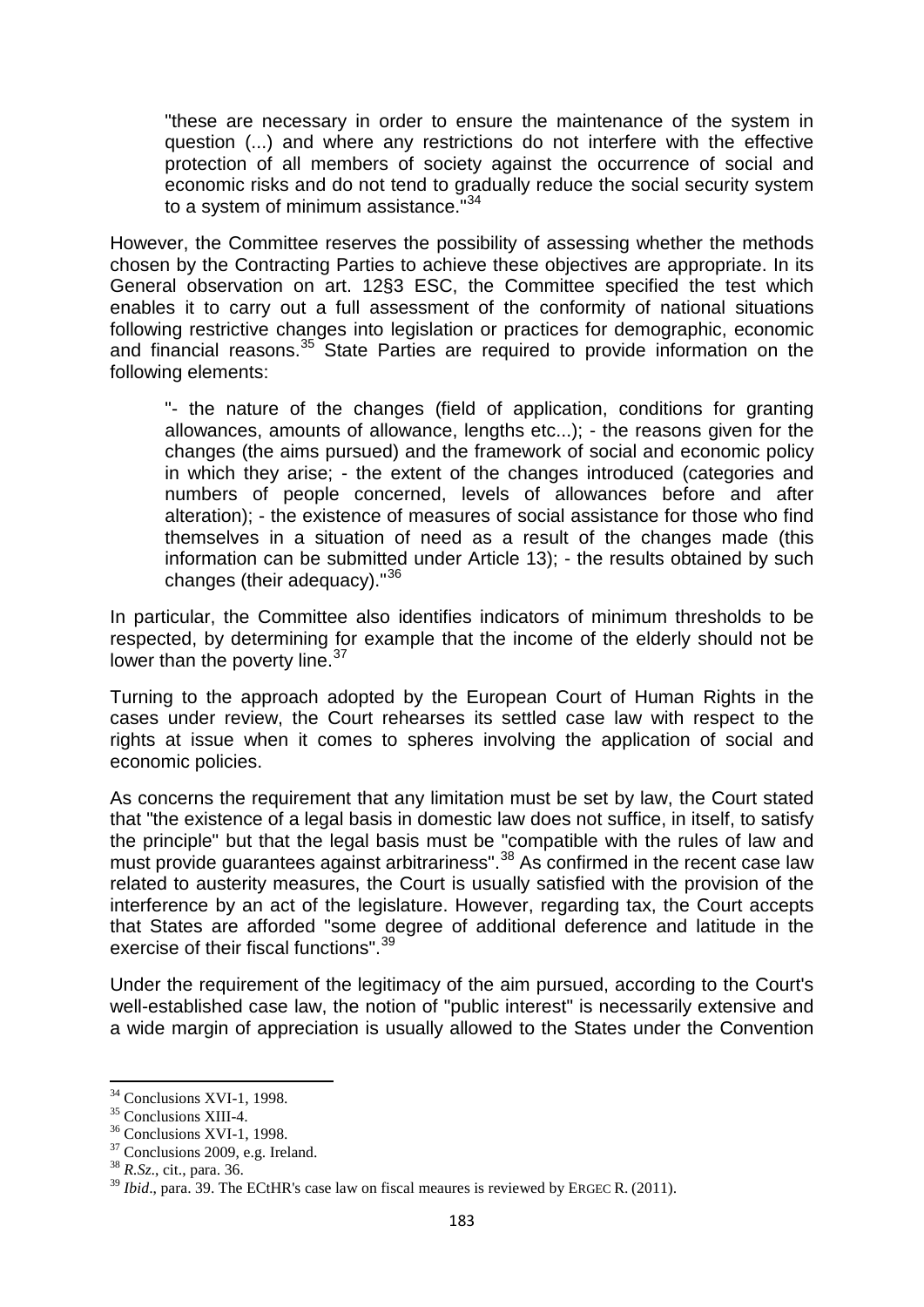when it comes to general measures of economic or social strategy,<sup>[40](#page-10-0)</sup> including policies concerning pensions and social benefits. [41](#page-10-1) The Court justifies the latitude left to national authorities by observing that opinions within a democratic society may reasonably differ widely on matters of general social and economic policy.<sup>[42](#page-10-2)</sup> This approach applies to laws regulating social policy in view to balancing State expenditure and revenue: the Court's control will be limited to verifying that the legislature's judgment is not "manifestly without reasonable foundation". More specifically, the Court considers that the decision to enact law to balance State expenditure and revenue commonly involves the consideration of political, economic and social issues, thus the national authorities are, in principle, better placed than the international judge to choose the most appropriate means of achieving that aim. $43$ The margin is even wider when the issue involves an assessment of the priorities as to the allocation of limited State resources.<sup>[44](#page-10-4)</sup>

It is at the stage of the Court's evaluation of the third requirement, i.e. on the "proportionality" of the means chosen by the State in relation to the aims pursued, that each right at issue in a given case comes into relevance. In particular, under art. 1, Protocol No. 1 ECHR, the Court considers that the requisite fair balance is not struck where the person concerned bears an individual and excessive burden.<sup>[45](#page-10-5)</sup> In turn, when the measure concerns pension rights or social legislation in general, what counts is whether "the applicant's right to derive benefits from the social insurance scheme in question has been infringed in a manner resulting in the impairment of the essence of the right".<sup>[46](#page-10-6)</sup> The Court recalls its previous case law according to which "a total deprivation of entitlements resulting in the loss of the means of subsistence would in principle amount to a violation of the right of property", while "the imposition of a reasonable and commensurate reduction would not".<sup>[47](#page-10-7)</sup> Another relevant factor relates to the nature of the benefit removed, i. e. whether it belonged to a special advantageous scheme available only to a certain group of persons or not. In any case, the assessment varies depending on the particular circumstances of the case and the applicant's personal situation.<sup>[48](#page-10-8)</sup>

#### *3.2 ... and applying them (with some variations)*

The European Committee of Social Rights has maintained its general attitude towards the relation between economy and social rights, when controlling the respect for the European Social Charter in the recent crisis period. On the one hand, this means that the application of the Charter cannot be suspended because of fiscal consolidation needs but the individuals must be guaranteed effective protection of their social rights. Such a tone is set in the general introduction to the Conclusions

<span id="page-10-1"></span><span id="page-10-0"></span><sup>&</sup>lt;sup>40</sup> James and Others v. the United Kingdom, app. no. 8793/79, Commission (Plenary) report of 11 May 1984.<br><sup>41</sup> Stec, Court (Grand Chamber) judgment of 12 April 2006, paras. 51-52; see, e.g., *Panfile*, cit., para. 27, *F* 

<span id="page-10-2"></span> $^{42}$  Stec, 2006, cit., para. 52; see R. Sz., cit., para. 38.<br> $^{43}$  Janković v. Croatia, app. no. 43440/98, Court (fourth section) dec. of 12 October 2000; see Koufaki and

<span id="page-10-4"></span><span id="page-10-3"></span>*ADEDY*, cit., para. 31.<br><sup>44</sup> E.g., *Pentiacova and Others v. Moldova*, app. no. 14462/03, Court (fourth section) dec. of 4 January 2005; in<br>the recent case law relating to austerity measures, see *Koufaki and ADEDY*, cit.

<span id="page-10-7"></span>

<span id="page-10-6"></span><span id="page-10-5"></span><sup>&</sup>lt;sup>45</sup> E.g., *Panfile*, cit., para. 16, *da Conceição Mateus*, cit., para. 23, *R. Sz.*, cit., paras. 50-51.<br><sup>46</sup> E.g., *Panfile*, cit., para. 24.<br><sup>47</sup> See *Kiartan Ásmundsson v. Iceland*, app. no 60669/00, Court (second se paras. 39-45; see further references in *da Conceição Mateus*, cit., para. 24. <sup>48</sup> As far as taxation is concerned, see *R.Sz.*, cit., paras. 52-53.

<span id="page-10-8"></span>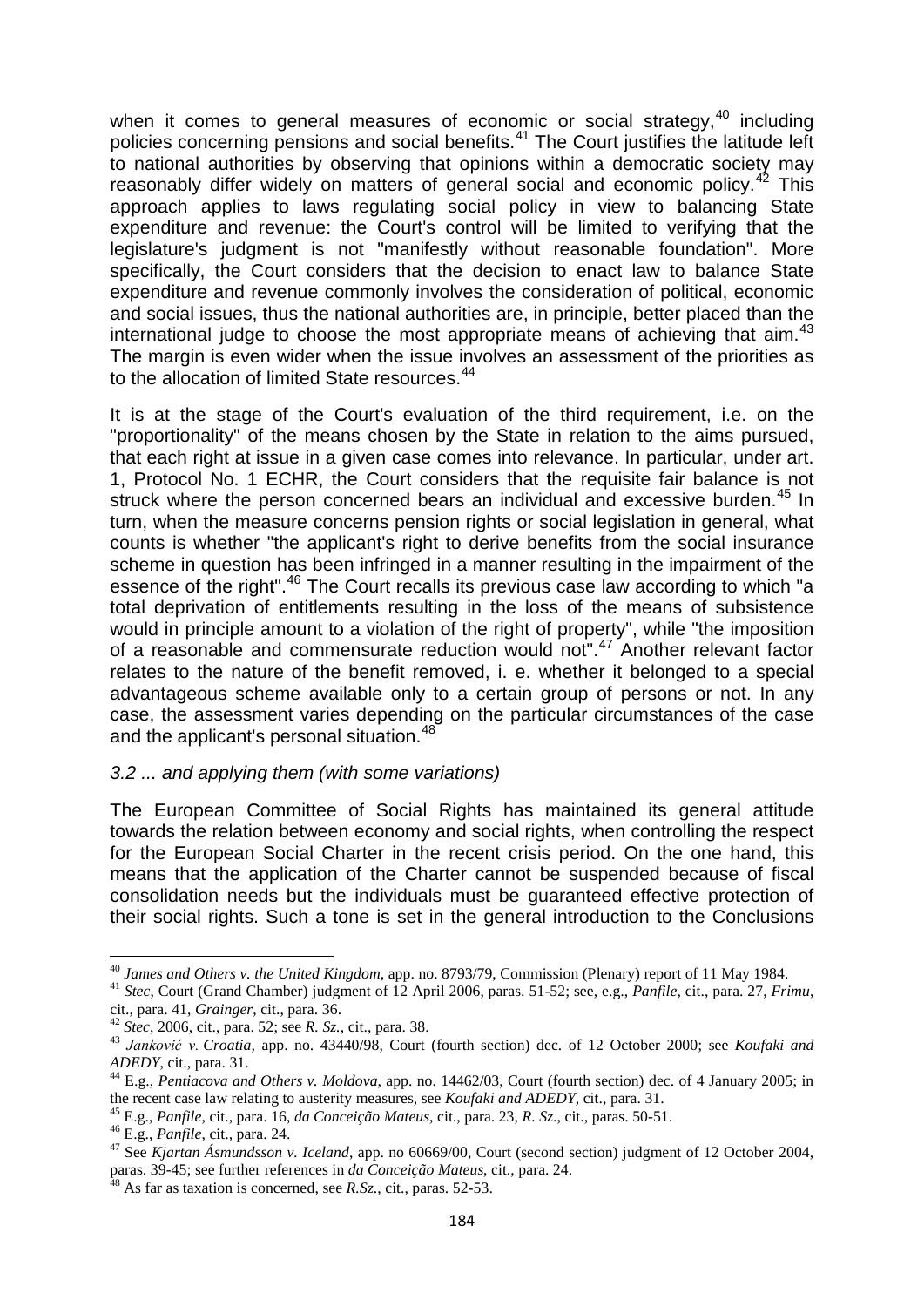XIX-2 (2009) on the repercussions of the economic crisis on social rights. Here, the ECSR concludes that

"the economic crisis should not have as a consequence the reduction of the protection of the rights recognised by the Charter. Hence, the governments are bound to take all necessary steps to ensure that the rights of the Charter are effectively guaranteed at a period of time when beneficiaries need the protection most."

However, on the other hand, in times of economic crisis the effective realization of the rights enshrined in the Charter is assessed with reference to the reasonableness of the changes, and the proportionality of the burden suffered by individuals:

"while it may be reasonable for state parties to respond to the crisis by changing current legislation and practices to limit public expenditure or relieve constraints on business activity, such measures should not excessively destabilise the situation of those who enjoy the rights enshrined in the Charter."<sup>[49](#page-11-0)</sup>

The Committee does not restraint itself from assessing the adequacy of the method chosen by national authorities to counteract the crisis, against what is required in conformity with the Charter:

"doing away with such guarantees would not only force [the persons concerned] to shoulder an excessively large share of the consequences of the crisis but also accept pro-cyclical effects liable to make the crisis worse and to increase the burden on welfare systems, particularly social assistance, unless it was decided at the same time to stop fulfilling the obligations of the Charter in the area of social protection".<sup>[50](#page-11-1)</sup>

This approach is applied equally to such rights as the rights to health, social security and social protection, and labour law. The combination of the principles in these areas results in the following levels of protection.

As regards labour rights, because the establishment and maintenance of labour law is a core objective of the Charter, which protects employees against arbitrary decisions by their employers or the worst effects of economic fluctuations, "measures taken to encourage greater employment flexibility with a view to combating unemployment should not deprive broad categories of employees of their fundamental rights in the field of labour law". Hence, the lack of provisions for notice periods or severance pay in a case such as the probationary period envisaged by the Greek legislation (see *supra*) renders the guarantees provided by them ineffective and constitutes a violation of the ESC.<sup>[51](#page-11-2)</sup>

Regarding the right to social security, and specifically art. 12§3 ESC, the said approach implies that the introduction of measures aimed at consolidating public finances may be necessary to ensure the maintenance and sustainability of the existing social security system. However, those measures which fail to

<span id="page-11-1"></span><span id="page-11-0"></span>

<sup>49</sup> Complaint no. 66/2011, decision on the merits of 23 May 2012, para. 13. <sup>50</sup> Complaint no. 65/2011, decision on the merits of 23 May 2012, para. 18. <sup>51</sup> *Ibid*., paras. 26-28

<span id="page-11-2"></span>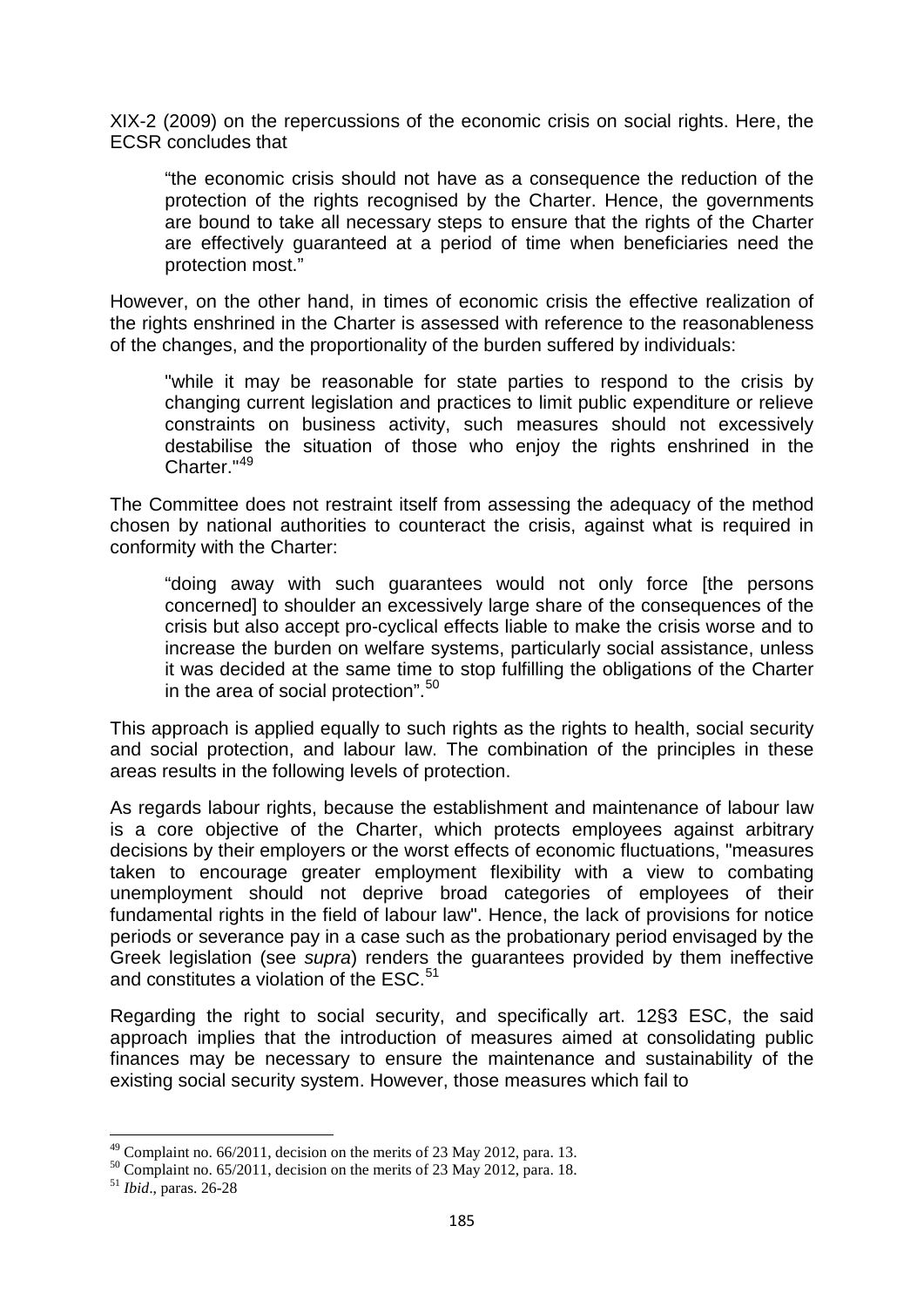"maintain in place a sufficiently extensive system of compulsory social security and refrain from excluding entire categories of workers from the social protection offered by this system (...) constitute retrogressive steps which cannot be deemed to be in conformity with Article 12§3".<sup>[52](#page-12-0)</sup>

Hence, the Charter is violated by measures such as those establishing the special conditions of "special apprenticeship contracts" (see above), which have "the practical effect of establishing a distinct category of workers who are effectively excluded from the general range of protection offered by the social security system at large".<sup>[53](#page-12-1)</sup> Most relevantly, with reference to the second set of collective complaints against Greece, the Committee found that certain individual measures complained of, would not in themselves constitute violations of the Charter. However, the Committee pointed out that the cumulative effect of the restrictions was such as to bring about "a significant degradation of the standard of living and the living conditions of many of the pensioners concerned".<sup>[54](#page-12-2)</sup> It so stated, in light of the factual information provided by the complainant organizations. The ECSR also found that the Greek government had not met the requirements of art. 12§3 ESC as it had not established that efforts had been made to maintain a sufficient level of protection for the benefit of the most vulnerable members of society, in particular by investigating and discovering whether other measures could have been put in place to offset the negative consequences of the restrictions to pensions.<sup>[55](#page-12-3)</sup> In particular, the government should have conducted a minimum level of research and analysis into the effects of the far-reaching measures it would adopt on the vulnerable groups of society. Furthermore, the government should have discussed the available studies with the organizations representing the interests of groups mostly affected by the measures.<sup>[56](#page-12-4)</sup>

On the contrary, as far as the European Court of Human Rights is concerned, by applying the margin of appreciation doctrine in the cases related to the economic crisis the findings generally exclude that the States at issue violated the Convention.<sup>[57](#page-12-5)</sup> In particular, it clearly emerges that States are accorded a broad leverage when setting the legitimate aims to be pursued in the context of an economic crisis and that interference with the applicants' rights is accepted, unless the applicants are totally deprived of the rights at issue. It has been advanced that the margin of appreciation "can result in situations of concern" as today the Court "is not untouched by the dominant austerity discourse".<sup>[58](#page-12-6)</sup>

The Court states that the aim to re-establish the balance in the State social budget is to be considered as legitimate and that for purposes of sustainability of the overall social budget, a specific social benefit may be affected.<sup>[59](#page-12-7)</sup> The Court also accepts the purposes of safeguarding the budgetary equilibrium of a State which faces an

<span id="page-12-1"></span>

<span id="page-12-2"></span>

<span id="page-12-4"></span><span id="page-12-3"></span>

<span id="page-12-0"></span><sup>&</sup>lt;sup>52</sup> Complaint no. 66/2011, decision on the merits, cit., para. 47.<br><sup>53</sup> *Ibid.*, para. 48.<br><sup>54</sup> Complaint no. 79/2012, decision on the merits, cit., para. 73.<br><sup>55</sup>*Ibid.*, para. 77. Similarly, Complaint no. 66/2011, deci envisages the obligation stemming from art. 12§3 ESC as being an obligation of results, not only an obligation of means.

<span id="page-12-5"></span><sup>57</sup> This leads the Court to declare most of the cases inadmissible as manifestly ill-founded under art. 35 §§ 3 and 4 ECHR.

<span id="page-12-6"></span><sup>58</sup> TULKENS F. (2014).

<span id="page-12-7"></span><sup>59</sup> *Šulcs*, cit., paras. 25 and 29.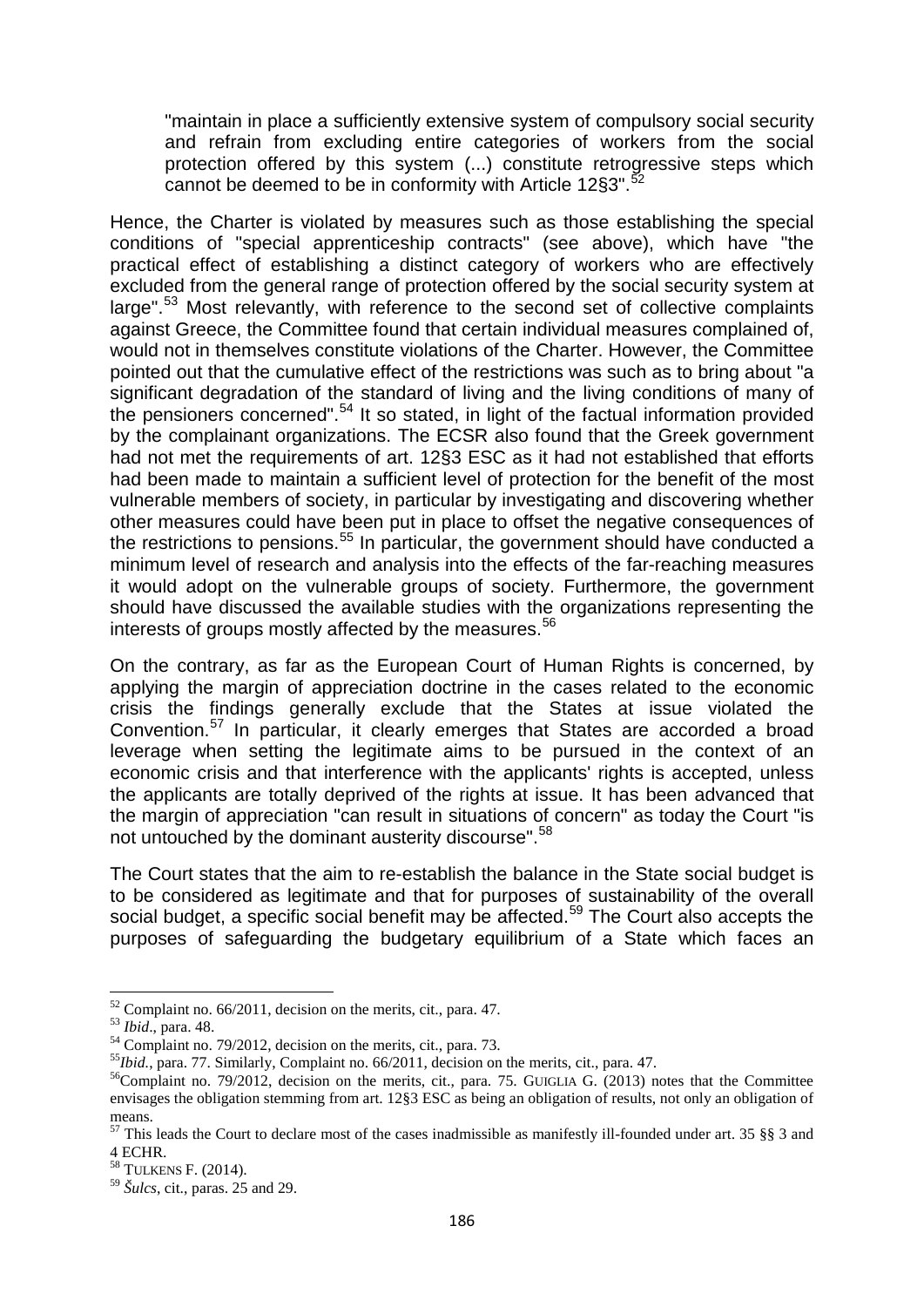economic crisis, $60$  of rationalising public expenditure as dictated by the exceptional context of a global crisis on a financial and economic level, and of correcting existing inequalities among different pension schemes in the economic crisis context.<sup>[61](#page-13-1)</sup> It must be pointed out that the Court is prompted to recognize the legitimate nature of such aims as it stems from the decisions made by the national supreme courts, whose reasoning is expressly "referred to" or "taken account of".<sup>[62](#page-13-2)</sup>

On this point, it is worth recalling that at the national level, the intricacies of and relations among fiscal consolidation measures, the need for international financial assistance in times of economic emergency, and the obligations stemming from membership of international/European organizations have weighed on the decisions adopted by some national supreme courts on the compatibility of certain austerity measures with constitutional principles and human rights guarantees.<sup>[63](#page-13-3)</sup> This has occurred in Greece, <sup>[64](#page-13-4)</sup> Portugal, <sup>[65](#page-13-5)</sup> and Spain. <sup>[66](#page-13-6)</sup>

At the same time and accordingly, specific considerations on the intensity and exceptional nature of the crisis are devoted by the European Court of Human Rights to the Greek and Portuguese austerity measures. Not only did the Court refer to the Greek Supreme Administrative Court, but it also noted that "the adoption of the impugned measures was justified by the existence of an exceptional crisis without precedent in recent Greek history" and that these measures were part of a broader legislative intervention encompassing tax equity and tax evasion, reform of the social security system, audit of the public finances, and market liberalization.<sup>[67](#page-13-7)</sup> Similarly, as regards Portugal, the Court cites long excerpts from a report by the European

<span id="page-13-2"></span><span id="page-13-1"></span>

<span id="page-13-0"></span><sup>&</sup>lt;sup>60</sup> Mihăieș and Senteș, cit., para. 7.<br><sup>61</sup> Frimu, cit., para. 42.<br><sup>62</sup> Šulcs, cit., para. 25, Panfile, cit., para. 21, Frimu, cit., para. 44, Koufaki and ADEDY, cit., para. 38, Grainger, cit., para.39.<br>
<sup>63</sup> On the iudiciary reaction to the crisis in several European States, see CONTIADES X. *ET AL*. (2013).

<span id="page-13-4"></span><span id="page-13-3"></span><sup>&</sup>lt;sup>64</sup> Quite extensive quotations of relevant paragraphs from the Greek Council of State's decision No 668/2012 are contained in *Koufaki and ADEDY v Greece*, cit. On the decisions adopted by the Greek Council of State on the appeals lodged by the Athens Bar Association, regional bar associations, several trade unions and other bodies as well as individuals against wage and benefit cuts based on the Memorandum of Understanding agreed by the Greek Central Bank with the 'Troika', see, among others, CONTIADES X., FOTIADOU A. (2012): esp. 682-684.

<span id="page-13-5"></span><sup>&</sup>lt;sup>65</sup> Portuguese Constitutional Tribunal: *Acórdão* no. 396/2011 [2011] 199 Diário da República, <sup>1ª</sup> série 41096; *Acórdão* no. 353/2012 [2012] 140 Diário da República, 1ª série 3846; *Acórdão* no. 187/2013 [2013] 78 Diário da República, 1<sup>ª</sup> série 2328, esp paras 26, 29-30, 35, 41. On these judgements, NOGUEIRA DE BRITO M. (2012); CISOTTA R, GALLO D. (2013); MOLA L. (2013). <sup>66</sup>*Auto* no. 85/2011 [7/6/2011] *Boletín Oficial del Estado* (BOE 4/7/2011) (Spanish Constitutional Court); see

<span id="page-13-7"></span><span id="page-13-6"></span>also Decrees nos. 101/2011 and 104/2011 of 5 July 2011. The Court refused to consider the issue of the alleged unconstitutionality of the Royal Decree-Law no. 8/2010 which adopts extraordinary measures to reduce the public deficit. This act *inter alia* suspends a collective agreement relating to an increase in remunerations throughout the public administration. The Court put forward arguments concerning the need and urgency of the Act aimed at limiting repercussions of the crisis on sovereign debt and the consequences for State financing (*Auto* no. 85/2011, par.a I-3). As regards the ILO Committee on Freedom of Association's review of these measures, notably the first report issued on Spain was adopted *after* the Tribunal Constitucional de España refused to consider the issue of the alleged unconstitutionality of governmental measures vis-à-vis financial threats. It thus echoes national courts on the intricate relations among austerity measures, commitments stemming from adhesion to the EU Economic and Monetary Union, and a widespread economic crisis. At the same time, it recalls its 'case law' on the conditions of admissible restrictions to the right of collective bargaining undertaken as emergency measures, as part of a government's stabilization policy. In this case, the Committee "invites the Government to, in the future, consider, within the framework of social dialogue, the principles set forth in the conclusions regarding collective bargaining in the event of economic difficulty or crisis". See ILO Freedom of Association Committee, Report no. 368, cit., paras 361-364; see also Report no. 317, cit., para. 465. <sup>67</sup> *Koufaki and ADEDY*, cit., paras. 37 and 39.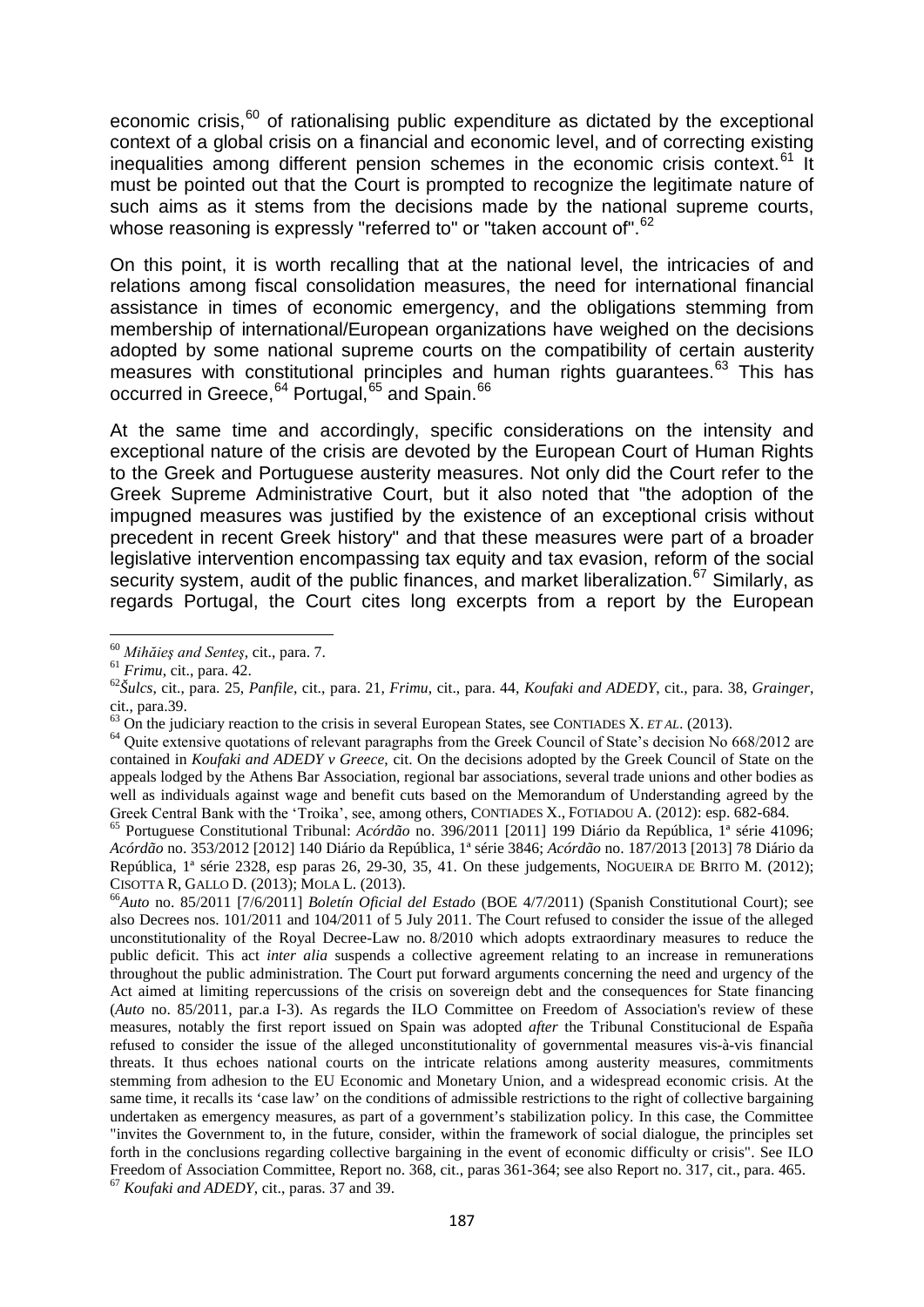Commission on the country's situation and observes that the magnitude of the programme encompassing public spending cuts "shows that the economic crisis (...) and its effect on the State budget balance were exceptional in nature", with further reference to the Constitutional Court. According to the ECtHR, this shows that the restrictive measures "were clearly in the public interest within the meaning of Article 1 of Protocol No. 1". $^{68}$  $^{68}$  $^{68}$  Thus, the Court's review on the adequacy of the measure is limited to its reasonableness and suitability to achieving the legitimate aim being pursued. In particular, the Court does not enquire into the question whether the national authorities have adopted the best solution or should have exercised their discretion in another way.<sup>[69](#page-14-1)</sup>

As regards the evaluation on the proportionality of the measures at stake under art. 1, Protocol No. 1 ECHR, various degrees of interference are allowed indeed. Thus, for example, the Court identifies the essence of the right to parental benefit in the provision for a substitute of loss of earnings caused by the birth of a child, and finds that the fact that alternative options providing for income remained available to new parents entails that they were not deprived of their right.<sup>[70](#page-14-2)</sup> The Court also considered that an individual which, following the measures at stake, received an income higher than the national gross average salary, did not suffer a total deprivation of his entitlements, nor was divested of all means of subsistence.<sup>[71](#page-14-3)</sup> Again, Greece was allowed a very wide margin of appreciation by referring to the national judge ("the Court attaches particular weight to the reasons given by the Supreme Administrative Court").<sup>[72](#page-14-4)</sup> Neither the retroactive nature of the Greek cuts nor their permanent provision affected the Court's judgment on their proportionality, although the Court would then positively emphasize the transitory character of the Portuguese cuts on social security benefits as compared to the Greek ones.<sup>[73](#page-14-5)</sup>

Among quite consistent ECtHR's case law relating to austerity measures, the case of *R. Sz.* is to be singled out. Here, the Court found that the applicant suffered an excessive and individual burden. The Court assumed that the measures served the interest of the State budget at a time of economic hardship. However, it noted that the measures at issue only targeted a certain group of individuals, apparently because their pay originated from the public purse, while the majority of citizens were not obliged to contribute, to a comparable extent, to the public burden. In addition, the Court did not make reference to the level attained by the income of the applicant following the implementation of the measures, but noted that he was deprived of "the larger [sic] part of an acquired right", namely the right to severance pay, which serves the special social interest of labour-market reintegration. The doubts on the legitimacy of the aims pursued and other specific circumstances of the case were certainly relevant too. However, the general considerations made by the Court may have broader implications, as will be seen below.

#### **4. Critical remarks**

<span id="page-14-1"></span><span id="page-14-0"></span><sup>68</sup> *da Conceição Mateus*, cit., para. 25. <sup>69</sup> *Markovics*, cit., para. 39. The Court also considered that the possible existence of alternative solutions does not in itself render the contested legislation unjustified, in *Koufaki and ADEDY*, cit., para. 48.<br><sup>70</sup> Šulcs, cit., para. 31.<br><sup>71</sup> Panfile, cit., para. 23.<br><sup>72</sup> Koufaki and ADEDY, cit., para. 44.<br><sup>73</sup> da Conceição Mateus

<span id="page-14-2"></span>

<span id="page-14-3"></span>

<span id="page-14-4"></span>

<span id="page-14-5"></span>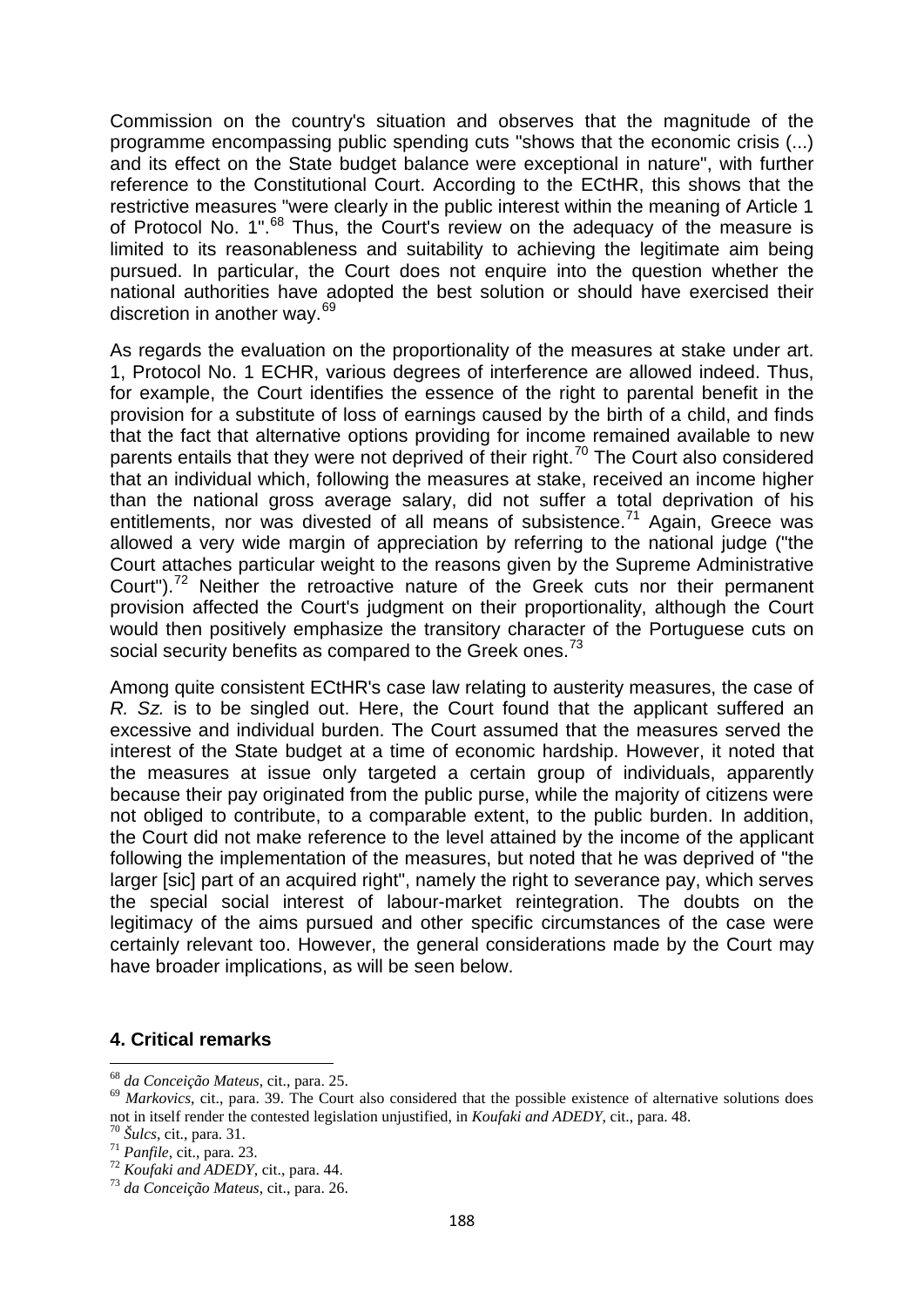Taking all the cases under review into consideration, do the European Social Charter and the European Convention on Human Rights, as interpreted by the Committee and the Court respectively, share common standards of protection of social rights in times of economic crisis? The analysis of the above seems to show that the major difference in the case law of the ECSR and the ECtHR on austerity measures lies in the approach to and the intensity of the review of national choices. However, this may be justified by the different nature of the control mechanisms and the underlying treaties. This is exactly the point around which further reflection is needed, should truly European social rights standards be the desirable outcome of an integrated system of protection of human rights. Four comments may reasonably be made in this respect.

The first one is prompted by observing that, within the 'austerity'-related case law, the European Committee of Social Rights has made extensive reference to a broad range of international authorities, as regards the impact of the crisis on the enjoyment of human rights and the content of the specific social rights under review. On the contrary, the European Court of Human Rights has accorded higher attention to the national courts within its margin-of-appreciation approach. Indeed, as highlighted in the literature<sup>[74](#page-15-0)</sup>, the degree of deference accorded by the ECtHR to the national authorities depends on some external factors. In particular, the margin of appreciation is narrower when there is ‒ in the Court's own words in the *Demir and Baykara* judgment – a "consensus emerging from specialised international instruments and from the practice of Contracting States"; in fact, this "may constitute a relevant consideration for the Court when it interprets the provisions of the Convention in specific cases".<sup>[75](#page-15-1)</sup> Indeed, in a case regarding freedom of association and the exercise of the right to collective action, the Court has recently acknowledged that

"the interpretative value of the ECSR [in the matter] appears to be generally accepted by States and by the Committee of Ministers. It is certainly accepted by the Court, which has repeatedly had regard to the ECSR's interpretation of the Charter and its assessment of State compliance with its various provisions". [76](#page-15-2)

May such consideration emerge as far as social protection is concerned? It should be noted that national courts' and the Committee's assessments on the respect by austerity measures for social rights have been divergent in the vast majority of cases so far. Moreover, a distinct approach *vis-à-vis* State Parties' other international obligations emerges between the European Committee of Social Rights and the European Court of Human Rights. While the latter has considered that pursuance of objectives set at the EU and multilateral level added legitimacy to austerity measures,<sup>[77](#page-15-3)</sup> the former has specified that any measure agreed at the international level which relates to matter within the scope of the Charter should comply with the

<span id="page-15-1"></span><span id="page-15-0"></span><sup>74</sup> LEGG A. (2012): esp. 116 ff. <sup>75</sup> *Demir and Baykara v. Turkey*, app. no. 34503/97, Court (Grand Chamber) judgment of 12 November 2008, para. 85. Here, a decision by the ECSR played a fundamental role in the evolution of the Court's jurisprudence with regard to the right of freedom of association in the public sector, even though Turkey had not accepted (and has not accepted yet) the relevant Charter's right, i.e. art. 5 ESC (see the ESC's Parties' accepted provisions on: http://www.coe.int/t/dghl/monitoring/socialcharter/Presentation/ProvisionTableRevMarch2013\_en.pdf).

<span id="page-15-2"></span><sup>76</sup> *National Union of Rail, Maritime and Transport Workers (RMT) v. the United Kingdom*, app. no. 31045/10, Court (fourth section) judgment of 4 April 2014, para. 94. <sup>77</sup> *Koufaki*, para. 38.

<span id="page-15-3"></span>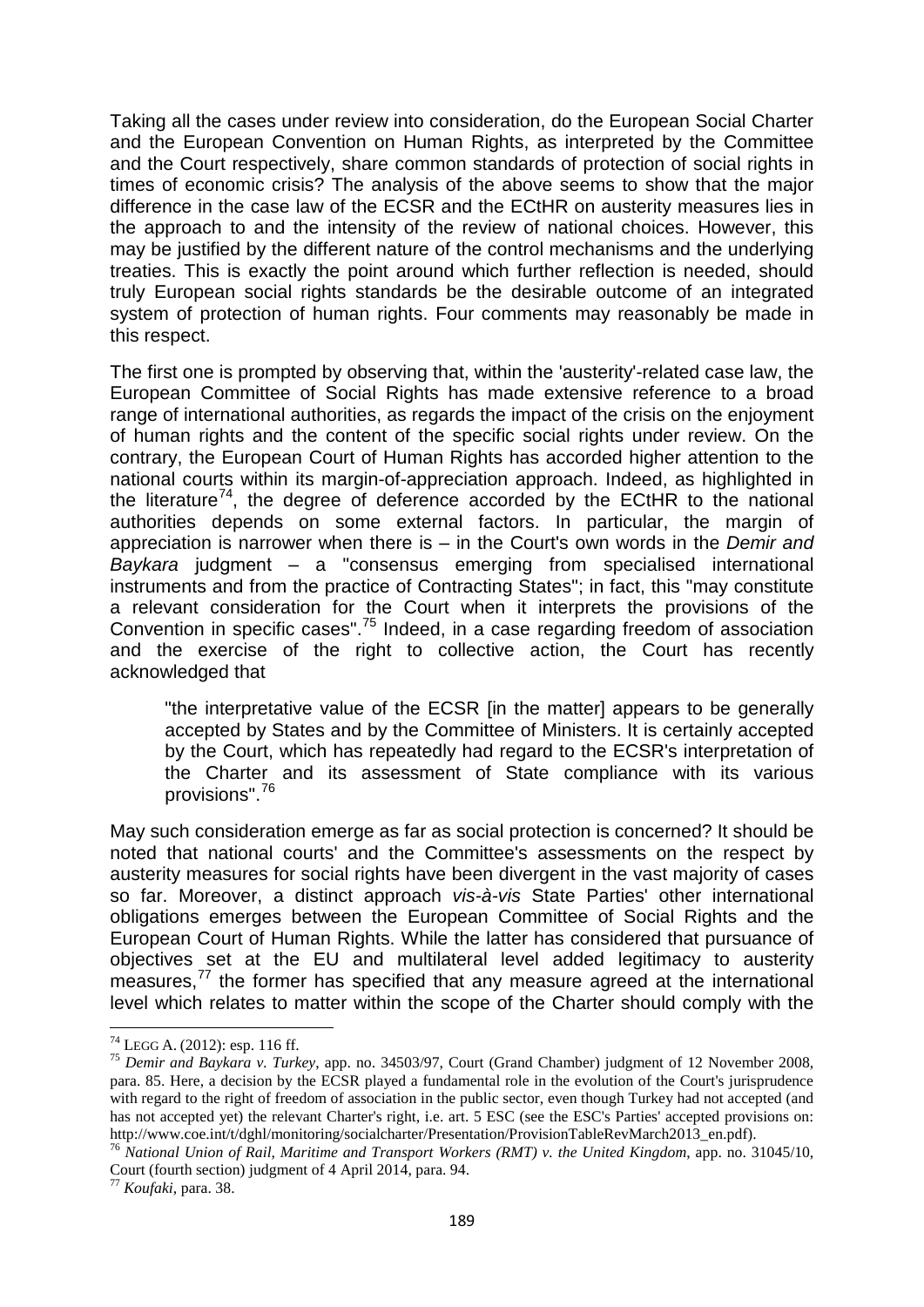obligations stemming from this treaty.<sup>[78](#page-16-0)</sup> In practice, only by strengthening the force and role of the European Social Charter and its controlling bodies' determinations within national legal orders (and the EU's) could a virtual circle be drawn concerning the spheres of labour and social protection in general.

A second remark follows the Strasbourg Court's assertion on the "distinct character of the Court's review compared with that of the supervisory procedures of (...) the European Social Charter".<sup>[79](#page-16-1)</sup> The Court highlighted that the European Committee of Social Rights and itself examine national measures from different standpoints. The Committee reviews the relevant domestic law and practice "in the abstract" (i.e., in more general terms and with broad categories of individuals or the population in mind), the Courts determines whether the actual implementation of relevant domestic law has affected the applicant in a manner that infringes the Convention's right at issue.<sup>[80](#page-16-2)</sup> It is true that several general situations falling under the review of the Committee may also be challenged in an individual application to the Court, but the focus adopted in evaluating such measures has varying implications on the findings. Indeed, this seems to be reflected in the differences between the *Koufaki and ADEDY* case before the ECtHR and the collective complaints against Greece before the ECSR. While the Court did not find an excessive burden on the applicant in the instant case with respect of a single measure affecting her right to property, the Committee avoided assessing the impact of individual measures but found that their cumulative implementation violated the country's obligations under the Charter, as they risked bringing about "a large scale pauperisation of a significant segment of the population".<sup>[81](#page-16-3)</sup> Moreover, the Committee itself, on the one hand, extensively quoted the Court's jurisprudence and recognized that pension entitlements is a matter on which individuals may have legitimate expectations in respect of the stability of the rules applicable to social security benefits under the principle of progressiveness. On the other hand, the Committee considered that "other mechanisms are more suited to address complaints relating to the effects of the contested legislation on individual pensioners' right to property. In this regard, also domestic courts are in a significant role".<sup>[82](#page-16-4)</sup> It thus envisaged a complementary role to be played by regional and national courts and supervisory bodies.

Thirdly, but linked with the previous point, is the importance of the grounds on which violations are claimed under each treaty - the European Social Charter and the European Convention on Human Rights. Although the constructive interpretation of art. 1, Protocol No. 1, ECHR has resulted in significant openness of the Convention to social protection (see *supra*, 2.2), the recent case law on austerity measures seems to show the limitation of this advance compared with the situation resulting from an overall programme of economic and social reform. However large the notion of "possession" under that provision is, its scope nonetheless depends on the entitlements granted within the national legal orders. Moreover, the guarantee which is recognized to the right to property qualifies it as a "weak" right within the Convention's context. It may be argued that other grounds therein would better fit the

<span id="page-16-2"></span><span id="page-16-1"></span>

<span id="page-16-0"></span><sup>&</sup>lt;sup>78</sup> Complaint no. 79/2012, decision on the merits, paras. 46-48.<br><sup>79</sup> *RMT*, para. 98.<br><sup>80</sup> *Ibid*. The collective complaint procedure may prevent *ex-post-facto* individual claims, as it is not premised on the rule of prior exhaustion of local remedies, which instead constitutes a criterion of admissibility of individual applications before the European Court of Human Rights (art. 35§1 ECHR): BELORGEY J.M. (2011). <sup>81</sup> Complaint no. 79/2012, decision on the merits, para. 77. <sup>82</sup> *Ibid.*, para. 78.

<span id="page-16-3"></span>

<span id="page-16-4"></span>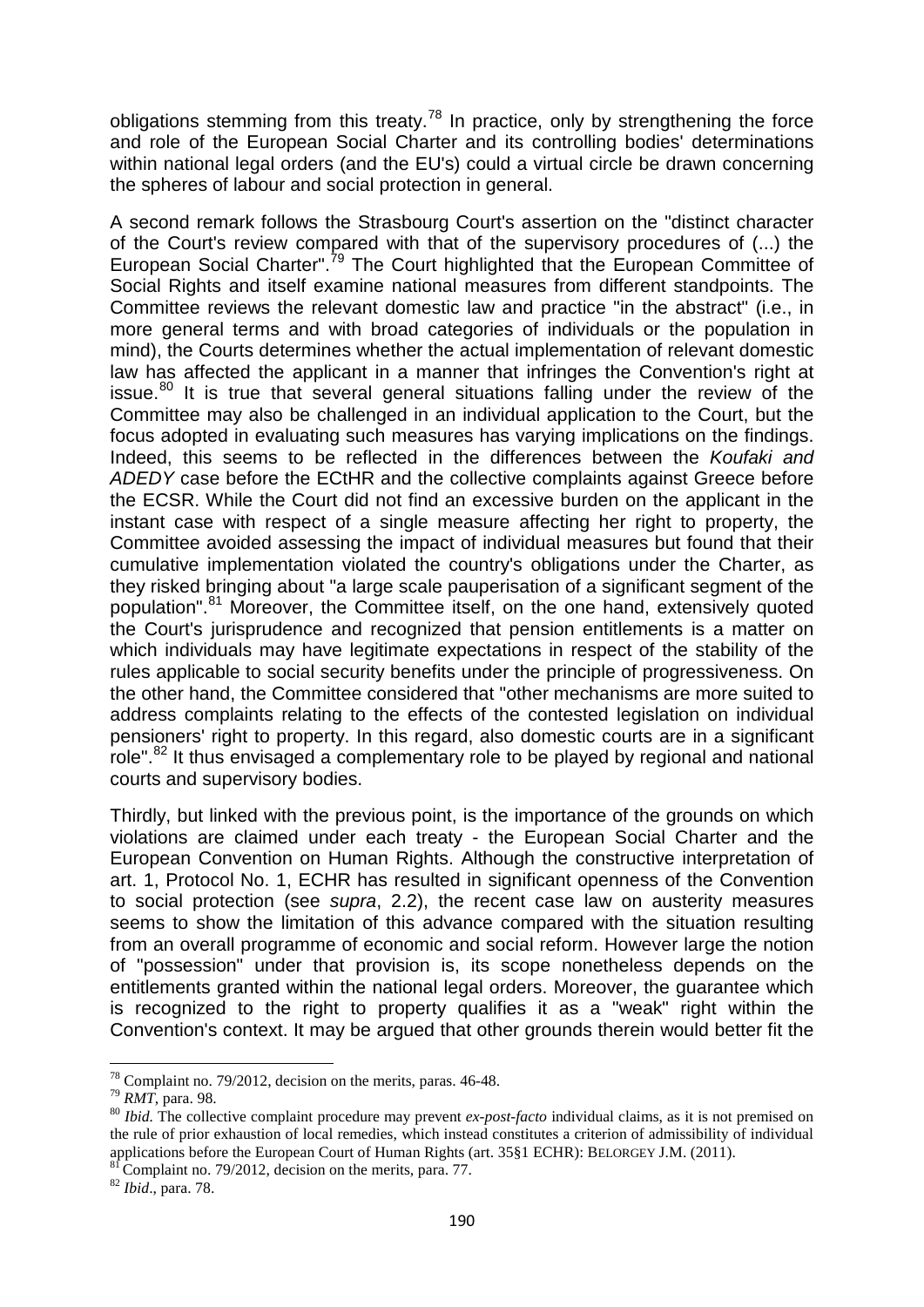situation incurred by individuals, especially by the most vulnerable in the society, as a consequence of the crisis and of austerity programmes. Notably, a stricter test of proportionality is adopted by the Court where a measure interferes with "the individual's identity, self-determination, physical and moral integrity, maintenance of relationship with others and settled and secure place in the community". This is the sphere of action of article 8 ECHR. $^{83}$  $^{83}$  $^{83}$  Within the limits of the present contribution, suffice it to notice that there are both promising developments, but also limits with regard to tackling poverty in the text of the Convention and in the Court's case law. This may occur from the standpoints of the prohibition of inhuman and degrading treatment, the right to access to justice, the rights to private and family life and respect for the home, if not even a right to housing.<sup>[84](#page-17-1)</sup>

Finally, if one sticks to the above case law and excepts the peculiar aspects of the two systems, it may be asked whether any common indications are addressed by the Committee and the Court to European governments, as regards their obligations in the field of social rights in the context of an economic crisis. Within the Convention's ambit, the focus on individual applicants and the approach according governments a broad margin of appreciation leads the Court to exclude in the vast majority of cases that individuals suffer an excessive burden as a result of cuts in pensions or wages. This is found when the individuals' situations are compared with the majority of the population, for example because the reductions concerned special advantages that had been previously granted to the category the individuals belonged to. Yet, this finding is sometimes also justified in light of the circumstance that the individuals are not deprived of their means of subsistence, or the essence of the right, in particular as their income does not fall below the average national income after the application of the measure at issue. In the context of the European Social Charter, the Committee reiterates that regressive measures on pensions and wages may be reasonably adopted provided that distinct, broad categories of persons are not deprived of their fundamental rights. *In concreto*, the Committee finds that the Charter is violated by referring to the poverty line as the minimum threshold. Yet, the established poverty line is a country-based indicator relating to the household average income, thus subject to economic trends.<sup>[85](#page-17-2)</sup> Overall, both the Committee and the Court have accepted the balancing between the general objective of fiscal consolidation and the safeguard of individual human rights, but required that a minimum core of protection is preserved.<sup>[86](#page-17-3)</sup> The issue is to give content to such minimum threshold and the related minimum obligations of States, in particular whether the minimum protection should be set in relative or absolute terms as regards its content and the persons concerned.

<span id="page-17-0"></span><sup>83</sup> *Connors v. the United Kingdom*, app. no. 66746/01, Court (first section) judgment of 27 May 2004, para. 81, see esp. paras. 81–84; see, recently, *Berger-Krall and Others v. Slovenia*, app. no. 14717/04, Court (fifth section) judgment of 12 June 2014, para. 268.

<span id="page-17-1"></span> $84$  See MALINVERNI G. (2014); TULKENS F. (2014). For a discussion of the limits of the protection of social rights through such ECHR articles, see NAPOLETANO N. (2014): 417 ff. For example, measures in the housing sector may fall under both art. 1, Protocol No. 1 or art. 8 ECHR. In the Court's settled case law, the margin of appreciation in housing matters is narrower when it comes to the latter provision (*Connors*, cit., para. 82). The right to housing is enounced by art. 31 of the Revised ESC (1996): see GUIGLIA G. (2011).

<span id="page-17-2"></span> $85$  In the ESCR's 'case law', the established level of poverty line is 50% of the national average wage (see collective complaint no. 66/2011 as regards the wages of the young persons according to Greek legislation), or 40% of median equivalised income as calculated by Eurostat (see the part on the income of the elderly in the collective complaints nos. 76-80/2012).<br><sup>86</sup> For broader analysis of this line of argument, see COSTAMAGNA F. (2014).

<span id="page-17-3"></span>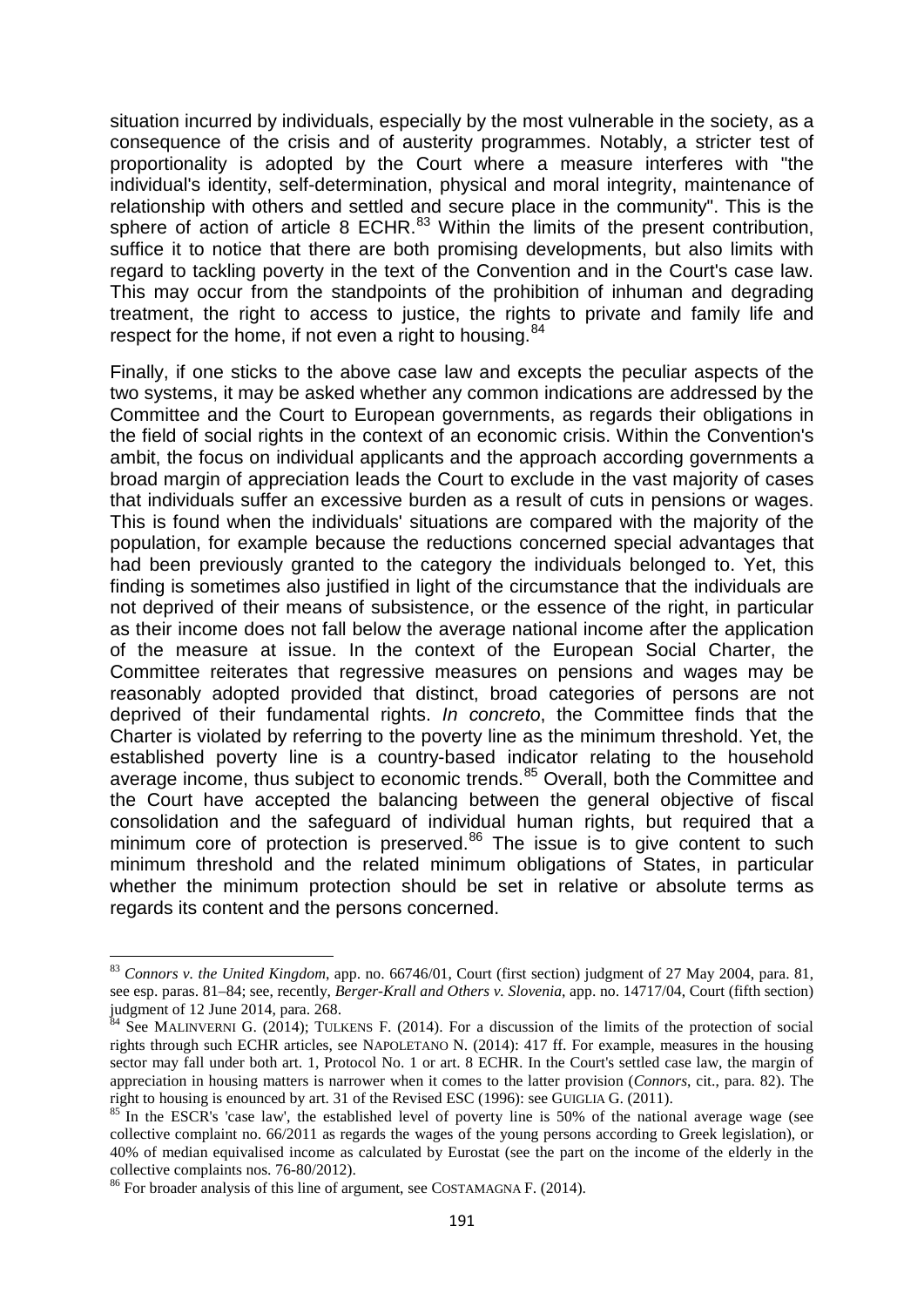#### **References**

AKANDJI-KOMBÉ J.-F., 2010 *The European Social Charter and the European Convention on Human Rights: which perspectives for the next ten years?*, in DE SCHUTTER O. (ed.), *The European Social Charter: a Social Constitution for Europe*, Bruylant, Bruxelles, 147 ff.

ALFONSO MELLADO, C.L., JIMENA QUESADA, L., SALCEDO BELTRÁN, C., 2014 *La jurisprudencia del Comité Europeo de Derechos Sociales frente a la crisis económica*, Editorial Bomarzo, Albacete

BELORGEY J.M., 2011 *La Charte sociale du Conseil de l'Europe et son organe de régulation (1961-2011), le Comité européen des droits sociaux: esquisse d'un bilan*, in *Rev. trim. dr. h.*, 799 ff.

CISOTTA R, GALLO D., 2013 *Il Tribunale costituzionale portoghese, i risvolti sociali delle misure di austerità ed il rispetto dei vincoli internazionali ed europei*, in *Diritti umani e diritto internazionale*, 465 ff.

CONTIADES X. *ET AL*., 2013 *Constitutions in the Global Financial Crisis. A Comparative Analysis*, Ashgate, Farnham etc.

CONTIADES X., FOTIADOU A., 2012 *Social Rights in the Age of Proportionality: Global Economic Crisis and Constitutional Litigation*, in *International Journal of Constitutional Law*, 660

COSTAMAGNA F., 2014 *Riduzione delle risorse disponibili e abbassamento dei livelli di tutela dei diritti sociali: il rispetto del nucleo minimo quale limite all'adozione di misure regressive*, in *Diritti umani e diritto internazionale*, 371 ff.

COUNCIL OF EUROPE COMMISSIONER FOR HUMAN RIGHTS, November 2013 *Safeguarding human rights in times of crisis*, Issue Paper, Strasbourg, Council of Europe

CULLEN H., 2009 *The Collective Complaints System of the European Social Charter: Interpretative Methods of the European Committee of Social Rights*, in *Human Rights Law Review*, 69 ff.

ERGEC R., 2011 *Fiscalité et droit de propriété sous l'angle de la Convention européenne des droits de l'homme*, in *Rev. trim. dr. h*., 457 ff.

EUROPEAN UNION AGENCY FOR FUNDAMENTAL RIGHTS, December 2012 *Protecting fundamental rights during the economic crisis*, Working paper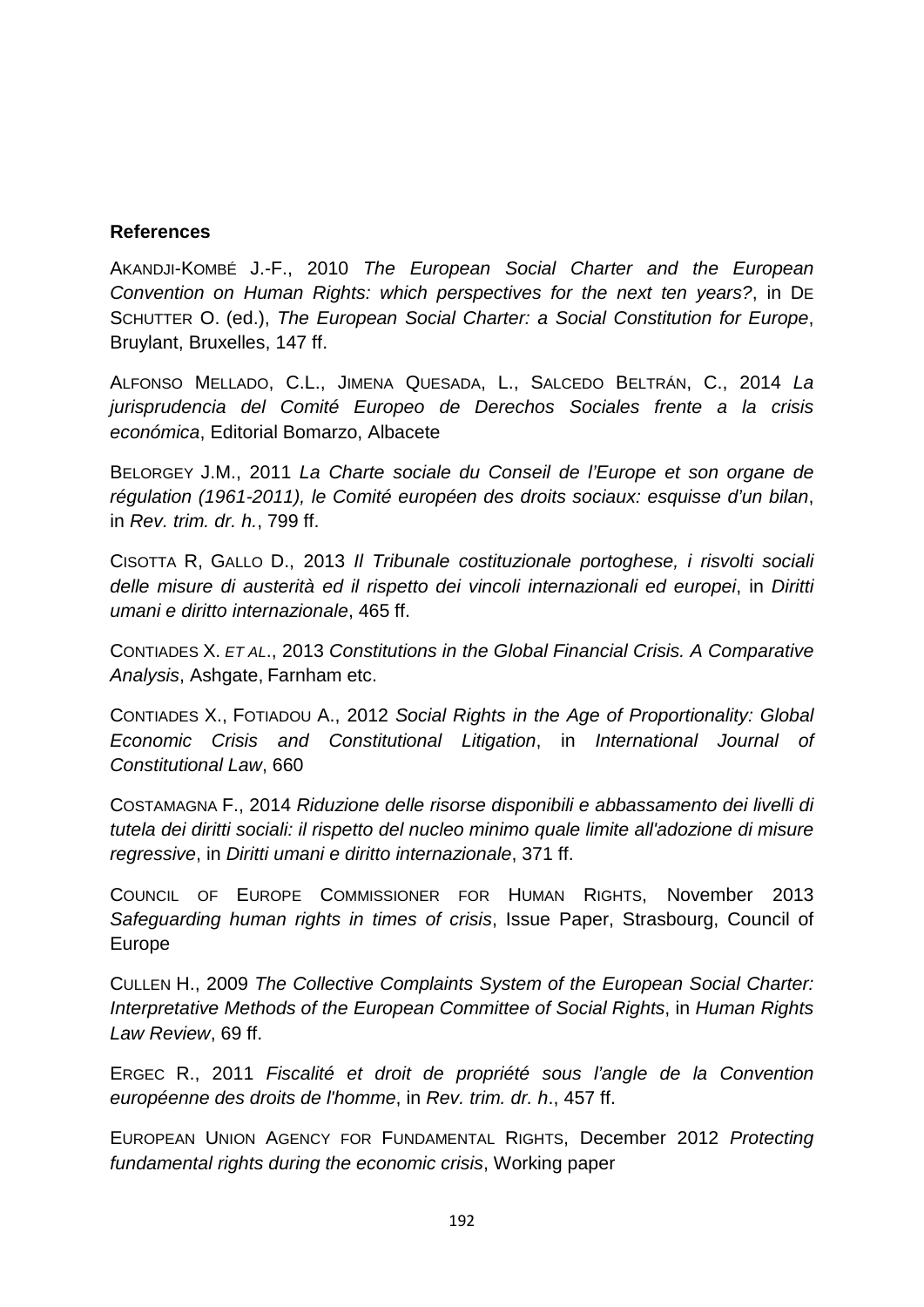FLAUSS J.-F., 2002 *Les interactions normatives entre les instruments de droit européen relatives à la protection des droits sociaux*, in FLAUSS J.-F. (dir.), *Droits sociaux et droit européen. Bilan et prospective de la protection normative*, Bruylant, Bruxelles, 87 ff.

GUIGLIA G., 2011 *El derecho a la vivienda en la carta social europea: a propósito de una reciente condena a Italia del comité europeo de derechos sociales, in Revista de derecho político*, 543 ff.

GUIGLIA G., 2013 *El derecho a la seguridad social en tiempo de crisis: Grecia ante el Comité Europeo de Derechos Sociales (CEDS)*, in *Revista Europea de Derechos Fundamentales*, 15 ff.

HUMAN RIGHTS COUNCIL, February 2009 *Resolution on the impact of the global economic and financial crises on the universal realization and effective enjoyment of human rights*, UN Doc. A/HRC/S-10/L.1, 20

ILO, 2006 *Freedom of Association. Digest of Decisions and Principles of the Freedom of Association Committee of the Governing Body of the ILO*, (5th rev edn), International Labour Office, Geneva

JIMENA QUESADA L., 2014 *La protección internacional de los derechos sociales y laborales. La Carta social europea y el Comité europeo de derechos sociales*, Fundación 1 de mayo, *Informes*, no. 79

LEGG A., 2012 *The Margin of Appreciation in International Human Rights Law. Deference and Proportionality*, Oxford University Press, Oxford

MALINVERNI G., 2014 *The European Court of Human Rights, The protection of social rights, Its relationship with the European Committee of Social Rights*, in D'AMICO M., GUIGLIA G. (eds./dir.), *European Social Charter and the challenges of the XXI century/La Charte Sociale Européenne et les défis du XXI<sup>e</sup> siècle*, Edizioni Scientifiche Italiane, Napoli, 97 ff.

MOLA L., 2013 *La Corte costituzionale portoghese tra emergenza finanziaria, prestiti internazionali e principi costituzionali: un compromesso 'calcolato'?*, *SIDIBlog* (9 May 2013) <www.sidi-isil.org/sidiblog/?p=315>

NAPOLETANO N., 2014 *Estensione e limiti della dimensione economica e sociale della Convenzione europea dei diritti umani in tempi di crisi finanziaria*, in *Diritti umani e diritto internazionale*, 389 ff.

NOGUEIRA DE BRITO M., 2012 *Comentário ao Acórdão nº 353/2012 do Tribunal Constitucional*, in *Direito&política*, 108 ff.

SUDRE F., 1998 *La "perméabilité" de la Convention européenne des droits de l'homme aux droits sociaux*, in *Pouvoir et liberté: études offertes à Jacques Mourgeon*, Bruylant, Bruxelles, 467 ff.